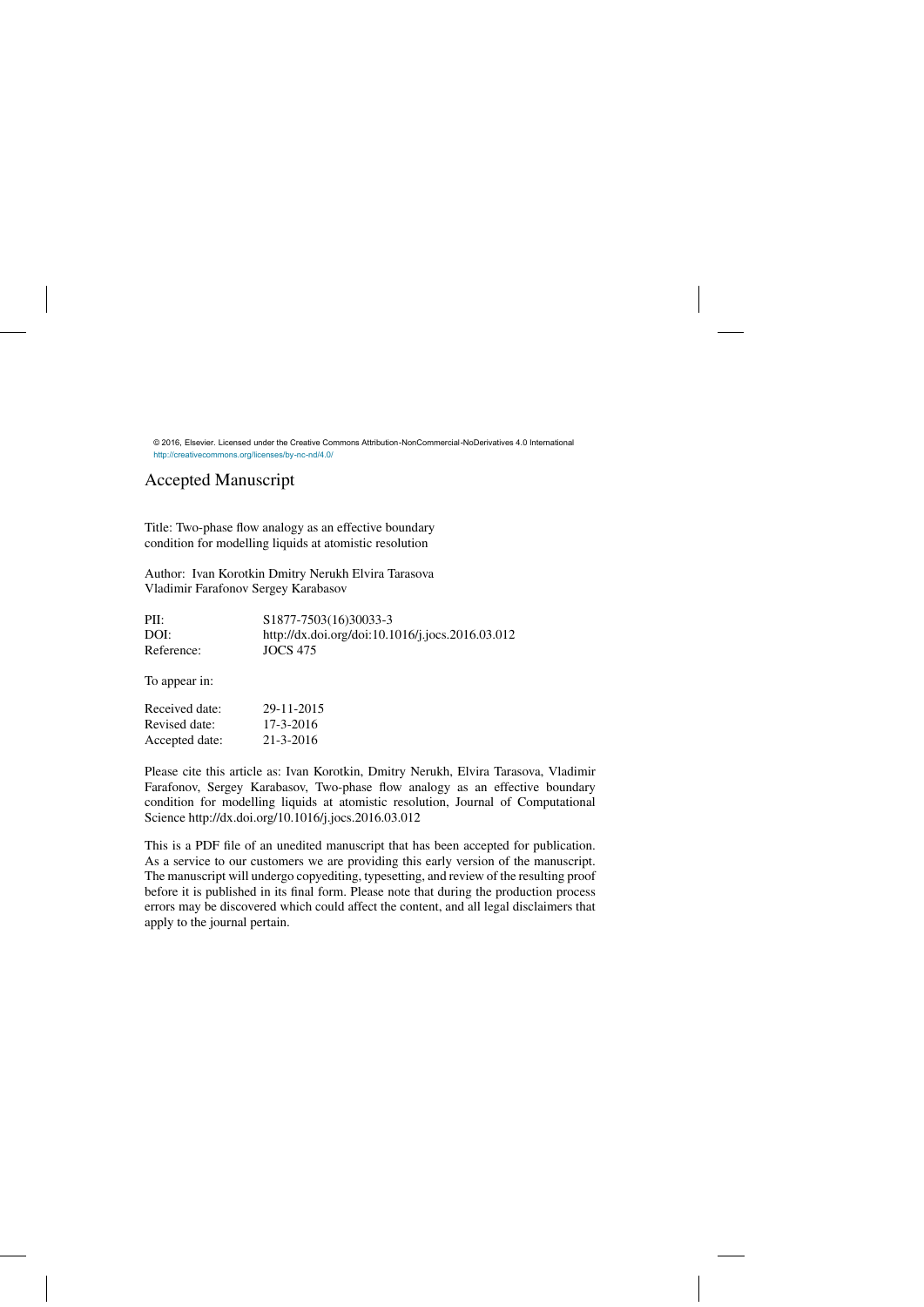# **ACCEPTED MANUSCRIP**

## Two-phase flow analogy as an effective boundary condition for modelling liquids at atomistic resolution

Ivan Korotkin<sup>a,e</sup>, Dmitry Nerukh<sup>b</sup>, Elvira Tarasova<sup>c</sup>, Vladimir Farafonov<sup>d</sup>, Sergey Karabasove\* s.karabasov@qmul.ac.uk

<sup>a</sup>Nuclear Safety Institute of Russian Academy of Sciences, Bolshaya Tulskaya 52, Moscow, 115191, Russian Federation <sup>b</sup>Systems Analytics Research Institute, Aston University, Birmingham, B4 7ET, UK c Immanuel Kant Baltic Federal University, A. Nevskogo str. 14, Kaliningrad, 236041, Russian Federation <sup>d</sup>Department of Physical Chemistry, V.N. Karazin Kharkiv National University, Svobody Square 4, Kharkiv, 61022, Ukraine <sup>e</sup>School of Engineering and Materials Science, Queen Mary University of London, Mile End, London , E1 4NS, UK

\*Corresponding author.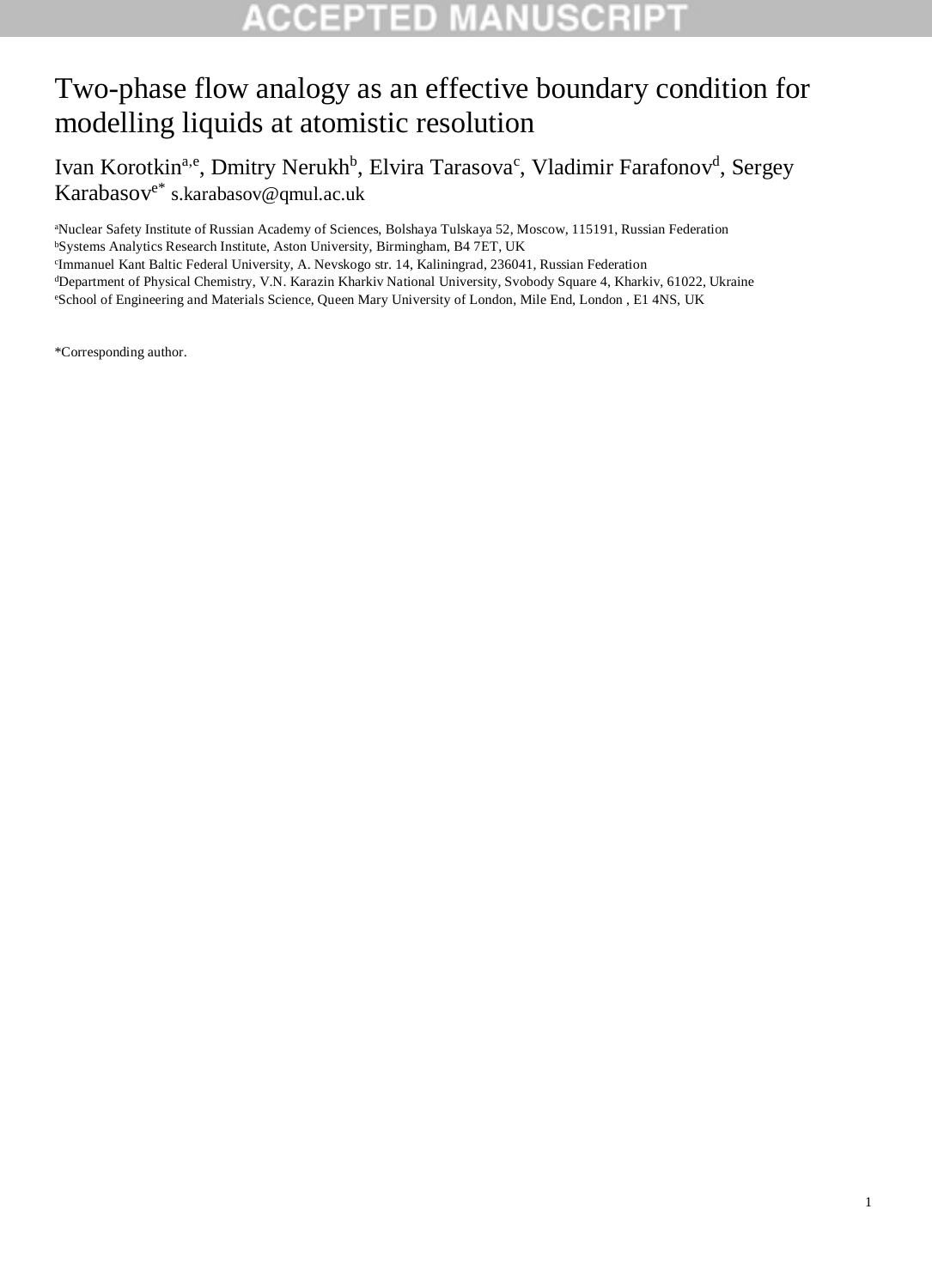## 3 D

## **Highlights**

We have recently suggested and implemented a new approach to the problem of computing liquids at multiple scales in space and time based on the two-phase hydrodynamics analogy. Instead of separating the system into parts using boundaries, in the current hybrid approach the liquid is described as a nominally two-phase system consisting of both particle and continuum at the same time and using the continuum part of the model as an effective opendomain boundary condition for atomistic simulations.

For the current paper, the method has been extended to dynamically tracking the atomistic-resolution features of interest which can evolve in the flow. Simulations of two very different biomolecular systems have been performed using our hybrid method implemented in the framework of the popular open-source GROMACS software. For both examples, it has been shown that the hybrid model can preserve important properties of the molecular part of the system. For the problem of peptide diffusion in water, the method has allowed obtaining the value of diffusion coefficient which is very close to that one of the reference all-atom simulation. For the virus in water problem, the method has preserved the structure of the virus capsid despite a relatively thin layer of molecular water around the proteins constituting the capsid, and which is in contrast with the all-atom simulation with the standard periodic boundary conditions.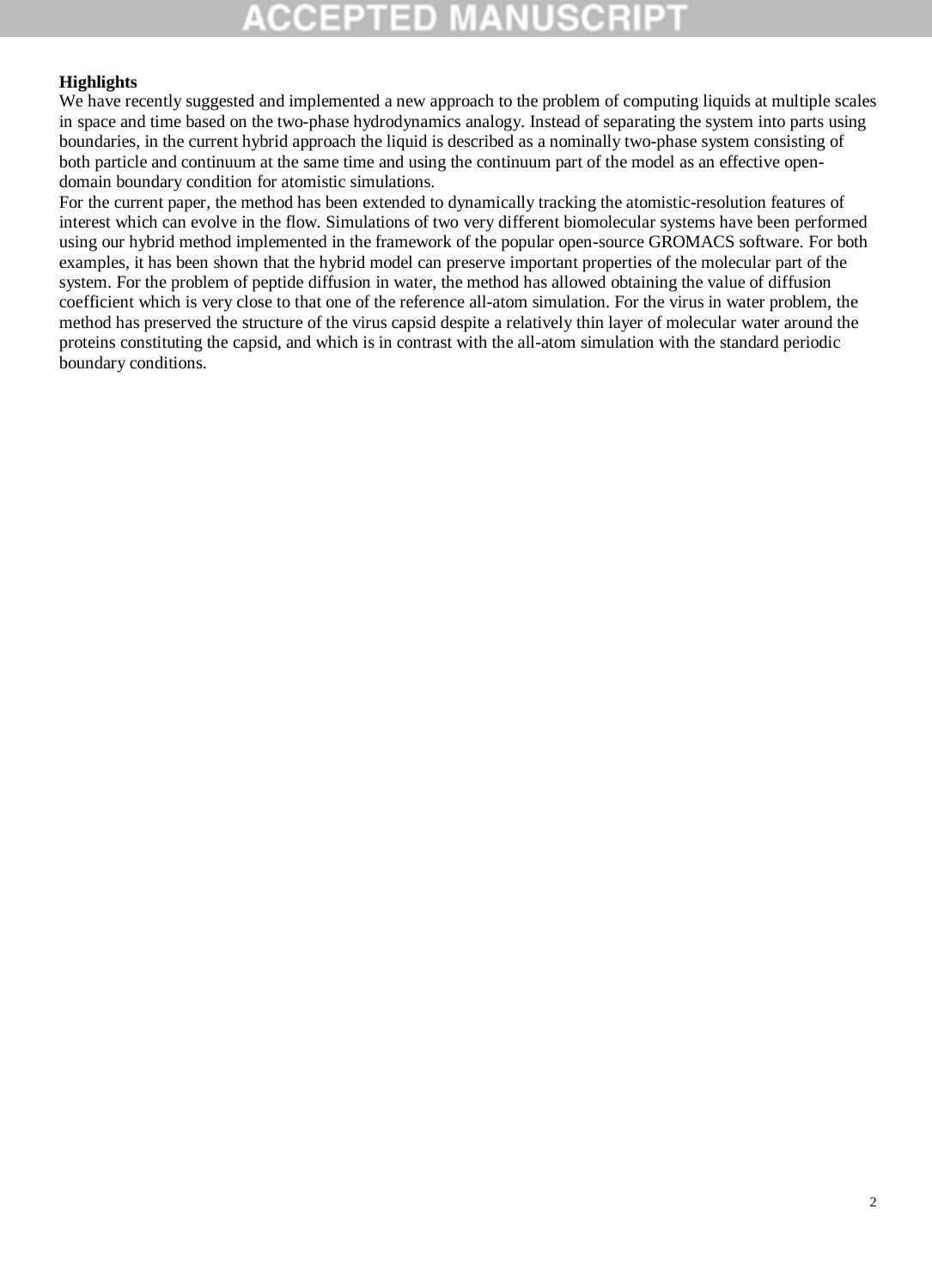### **Abstract**

A hybrid Molecular Dynamics/ Fluctuating Hydrodynamics framework based on the analogy with two-phase hydrodynamics has been extended to dynamically tracking the feature of interest at all-atom resolution. In the model, the hydrodynamics description is used as an effective boundary condition to close the molecular dynamics solution without resorting to standard periodic boundary conditions. The approach is implemented in a popular Molecular Dynamics package GROMACS and results for two biomolecular systems are reported. A small peptide dialanine and a complete capsid of a virus porcine circovirus 2 in water are considered and shown to reproduce the structural and dynamic properties compared to those obtained in theory, purely atomistic simulations, and experiment.

*Keywords:* hybrid atomistic/continuum; multiscale; Molecular Dynamics; Fluctuating Hydrodynamics; dialanine; all-atom whole virus simulation; capsid; PCV2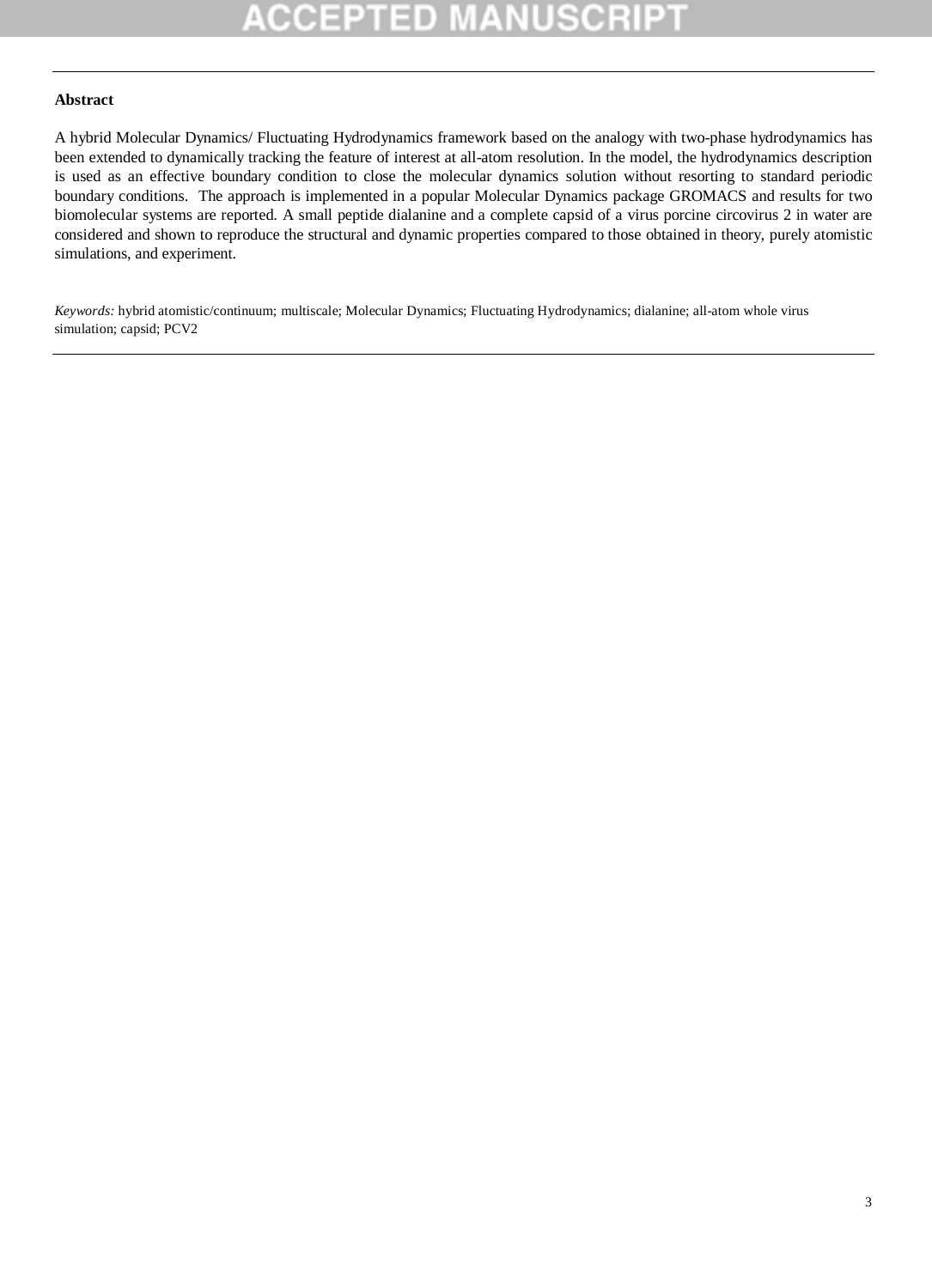## **CCEPTED MANUSCRIP**

### **1. Introduction**

Recent advances in hydrodynamics theory make it applicable to problems of space and time scales approaching molecular level. For example, it has been demonstrated [1,2] that the statistics of the thermal fluctuations of hydrodynamic fields can be quantitatively reproduced at the scale when the elementary volume contains only a few dozens of atoms. Such results motivated a wide spectrum of research where classical molecular dynamics is consistently connected to continuum hydrodynamics. These methods are particularly promising from the technical point of view since they have a potential of significant savings in computing resources without substantial loss of accuracy in critical regions. Biomolecular systems benefit especially strongly here because biomolecules necessarily have critical regions where atomistic representation is needed, while the system overall usually functions in close connection to a large medium of water and other molecules. The latter is critically important, but impossible to model at atomistic level because of the sheer size of the system.

In most approaches connecting particle and continuum dynamics either local hydrodynamic properties are computed with the help of molecular dynamics [3, 4]; or hydrodynamic fields serve as boundary conditions to molecular dynamics part of the system [5]. This 'mechanistic' partitioning of the system often creates problems and even artefacts in cases where there is no clear scale separation between different parts of the multiscale system in space and time. A straightforward example is the problem of particles leaving and entering the molecular dynamics zone. Several computational tricks are suggested, for example periodic boundary conditions in the molecular dynamics zone with prescribing a required meanflow gradient, however, more consistent, physically justified approaches are needed in the case of a strong coupling between the atomistic and the fluid dynamics regions.

We have recently suggested and implemented a new approach to the problem of computing liquids at multiple scales in space and time based on the two-phase hydrodynamics analogy [6]. Instead of separating the system into parts using boundaries, we describe the liquid as a nominally two-phase system consisting of both particle and continuum at the same time. The contribution of each property (particles or continuum), for example their 'partial volume', can vary depending on location and time, such as in the limiting cases only one of the descriptions remains. The governing equations are formulated as a system of the conservation laws for mass and momentum of the particle/continuum 'mixture'. This allows to solve several problems, for example the above mentioned problem of leaving/entering particles that is solved naturally as the particles are allowed to move freely in all parts of the system while having impact on the solution only in the regions where their 'partial volume' is nonzero, which happens without any violation of the governing conservation laws.

In [7] a one-way coupling implementation of the same hybrid framework, which accounts for the effect of molecular dynamics on continuum hydrodynamics without the feedback, was considered and tested as an alternative open boundary treatment in the popular Molecular Dynamics (MD) package GROMACS [8]. In the current paper, the former implementation in GROMACS has been extended to dynamically tracking the atomistic-resolution features of interest. To illustrate the accuracy and efficiency of the new extended method, two simulations of two biomolecular systems from the opposite ends of the spectrum of possibilities are considered: diffusion of a small peptide, dialanine, molecule in water for long simulation times and the interaction of the capsid of a complete virus, porcine circovirus 2, with water at equilibrium conditions.

### **2. The underlying two-way coupling approach and its reduction to a one-way coupling model**

Two representations of liquid are combined in the same framework: 1) standard classical MD description where the matter is the collection of point masses interacting with each other through an empirically defined potential and 2) Landau-Lifshitz Fluctuating Hydrodynamics (LL-FH) continuum, that is the generalisation of Navier-Stokes hydrodynamics with stochastic sources added to statistically mimic thermal fluctuations at small scales. A nominally two-phase liquid model is considered as a representation of the same chemical substance (Fig. 1). The 'phases' are immersed into each other as 'fine grains', the surface tension effects are irrelevant, and both 'phases' simultaneously occupy the same control volume. The partial concentrations of the MD 'phase' and the LL-FH 'phase' are equal to *s* and  $1-s$ , respectively, where *s* is a parameter of the model  $0 \le s \le 1$ . In general *s* is a user-defined function of space and time which controls how much atomistic information is required in a particular region of the simulation domain, Fig. 1.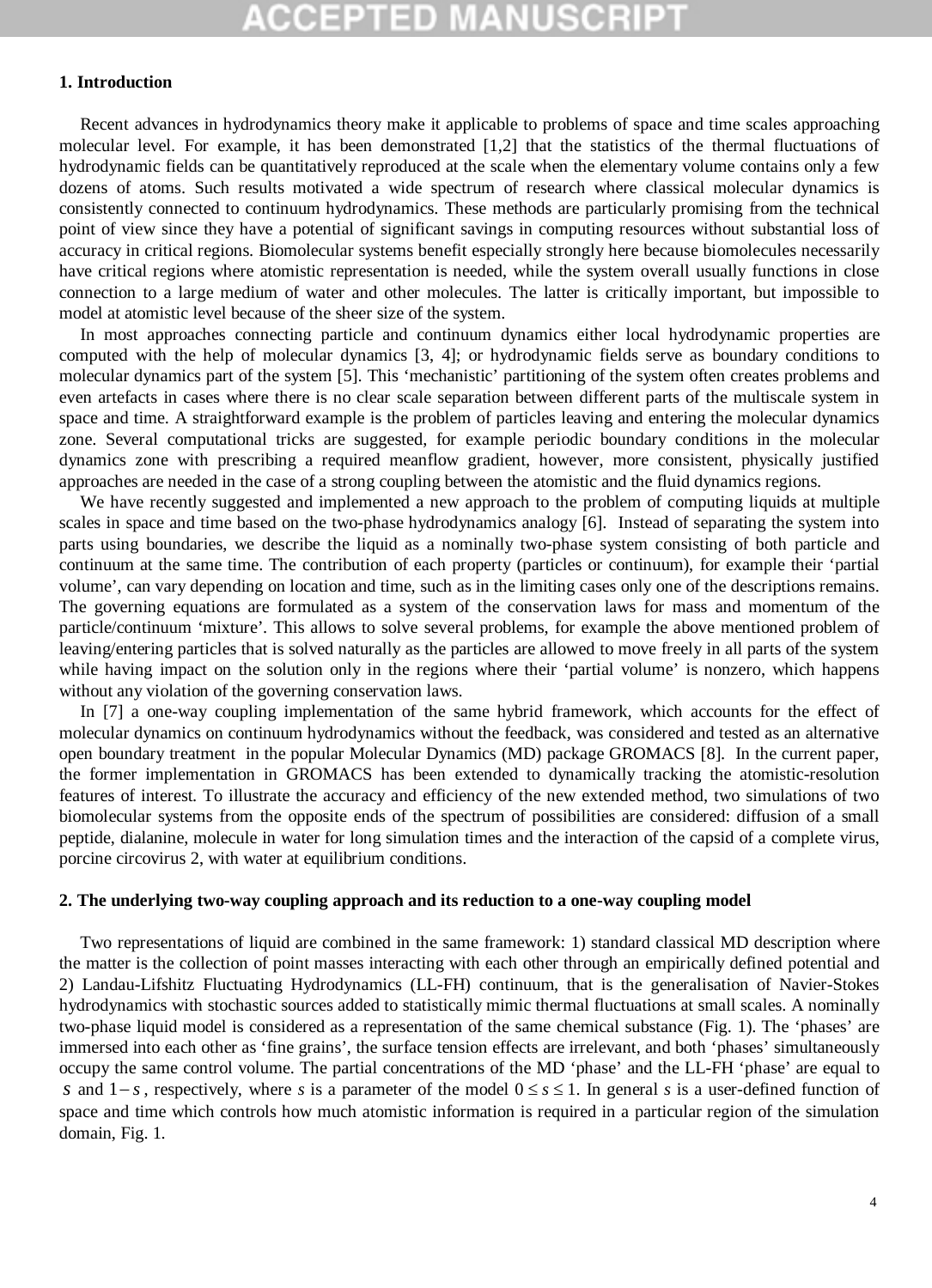#### **MANUSCRI** ED)

The most general form of the governing equations which are suitable for the continuous and discontinuous (particle) part of the hybrid model is integral conservation laws. The integral conservation laws are formulated through a state variable coupling method so that the mass of the mixture containing the two 'phases' is strictly preserved as well as satisfying the second law of Newton so that the change of total momentum of the system is equal to the sum of all forces. Notably, an alternative approach would be to formulate the same model in the framework of generalised functions where discrete particles are represented as Heaviside functions (e.g. by representing atoms as particles of a finite size corresponding to the characteristic width of the interaction potential well), their derivatives become Dirac delta functions, and so on, the model derivation is similar to obtaining the Navier-Stokes solutions with discontinuous variables [9].

Following [7], let us consider a solution domain of volume *V<sup>0</sup>* which is broken down into elementary Eulerian cubical cells of volume *V*. Each cell has 6 faces  $\gamma = 1, \dots, 6$  and it is filled with the continuum part of the liquid and, at the same time, with the MD particles which correspond to the discrete representation of the same chemical substance. It is assumed that the continuum part of the nominally two-phase fluid has the same transport velocity as that of the mixture. At isothermal condition this nominally two-phase liquid in addition to the macroscopic equation of state satisfies the following macroscopic conservation laws. For mass:

$$
\delta_{t}(sm) + \sum_{\gamma=1,6} (s\rho \overline{\mathbf{u}}) d\mathbf{n}^{\gamma} \delta t = \delta_{t} J^{(\rho)}, \qquad \text{for the LL-FH phase,} \qquad (1)
$$

$$
\delta_{t}\left((1-s)\sum_{p=1,N(t)}m_{p}\right)+\sum_{\gamma=1,6}\left((1-s)\sum_{p=1,N_{\gamma}(t)}\rho_{p}\mathbf{u}_{p}\right)d\mathbf{n}^{\gamma}\delta t=-\delta_{t}J^{(\rho)},\text{ for the MD phase, } (2)
$$

where *m* and  $\rho = m / V$  are the mass and the density of the continuum 'phase' of the elementary volume *V*,  $m_p$  is the particle mass,  $\mathbf{u}_p$  is the MD velocity,  $\overline{\mathbf{u}}$  is the average velocity of the 'mixture'  $\rho u_i + (1-s) \sum \rho_{\nu} u_{i\nu} / \overline{\rho}$  $\sum_{\mathbf{1}, N(t)}\rho_{\vert p} u_{\vert p \vert} \Big\vert$  $\overline{\phantom{a}}$  $\overline{\phantom{a}}$ L  $\overline{\phantom{a}}$  $=\left(s\rho u_i + (1-s)\sum_{p=1, N(t)}$  $\overline{u}_i = |s\rho u_i + (1-s) \sum_{i} \rho_{i} u_{i} | / \overline{\rho}$ ,  $u_i$  is the velocity of the continuum LL-FH 'phase',  $= s\rho + (1 - s) \sum_{p=1,N}$  $1, N(t)$  $(1 - s)$  $p=1, N(t)$  $\overline{\rho} = s\rho + (1-s) \sum_{p} \rho_p$ ,  $N(t)$  is the number of particles in the volume *V*.  $N_{\gamma}(t)$  is the number of particles crossing the  $\gamma^{th}$  cell face with the normal  $d\mathbf{n}^{\gamma}$ ,  $\rho_{p} = m_{p} / V$  is the effective density of an MD particle p which occupies the volume *V*, and  $\delta_t J^{(\rho)}$  is the mass source/sink term which describes the transformation of mass between the 'phases',  $\delta_t$  describes the change of a quantity over time  $\delta t$ , e.g. the counters of particle mass and momentum in cell *V* accumulated over time  $\delta t$ .

For momentum this is:

$$
\delta_t(smu_i) + \sum_{\gamma=1,6} \left( s\rho u_i \overline{\mathbf{u}} \right) d\mathbf{n}^{\gamma} \delta t = s \sum_{j=1,3} \sum_{\gamma=1,6} \left( \Pi_{ij} + \tilde{\Pi}_{ij} \right) d n_j^{\gamma} \delta t + \delta_t J_i^{(\mathbf{u})},\tag{3}
$$

$$
\delta_t \left( (1-s) \sum_{p=1, N(t)} m_p u_{ip} \right) + \sum_{\lambda=1, 6} \left( (1-s) \sum_{p=1, N_{\gamma}(t)} \rho_p u_{ip} \mathbf{u}_p \right) d\mathbf{n}^{\gamma} \delta t = (1-s) \sum_{p=1, N(t)} F_{ip} \delta t - \delta_t J_i^{(\mathbf{u})}, \tag{4}
$$

where **Π** and **Π** ~ are the deterministic and stochastic parts of the Reynolds stress tensor in the LL-FH model, *Fip* is the MD force exerted on particle p due to the pair potential interactions, and  $\delta_t J_i^{(\mathbf{u})}$  $\delta_t J_i^{(u)}$  is the LL-FH/MD exchange term corresponding to the  $i<sup>th</sup>$  momentum component.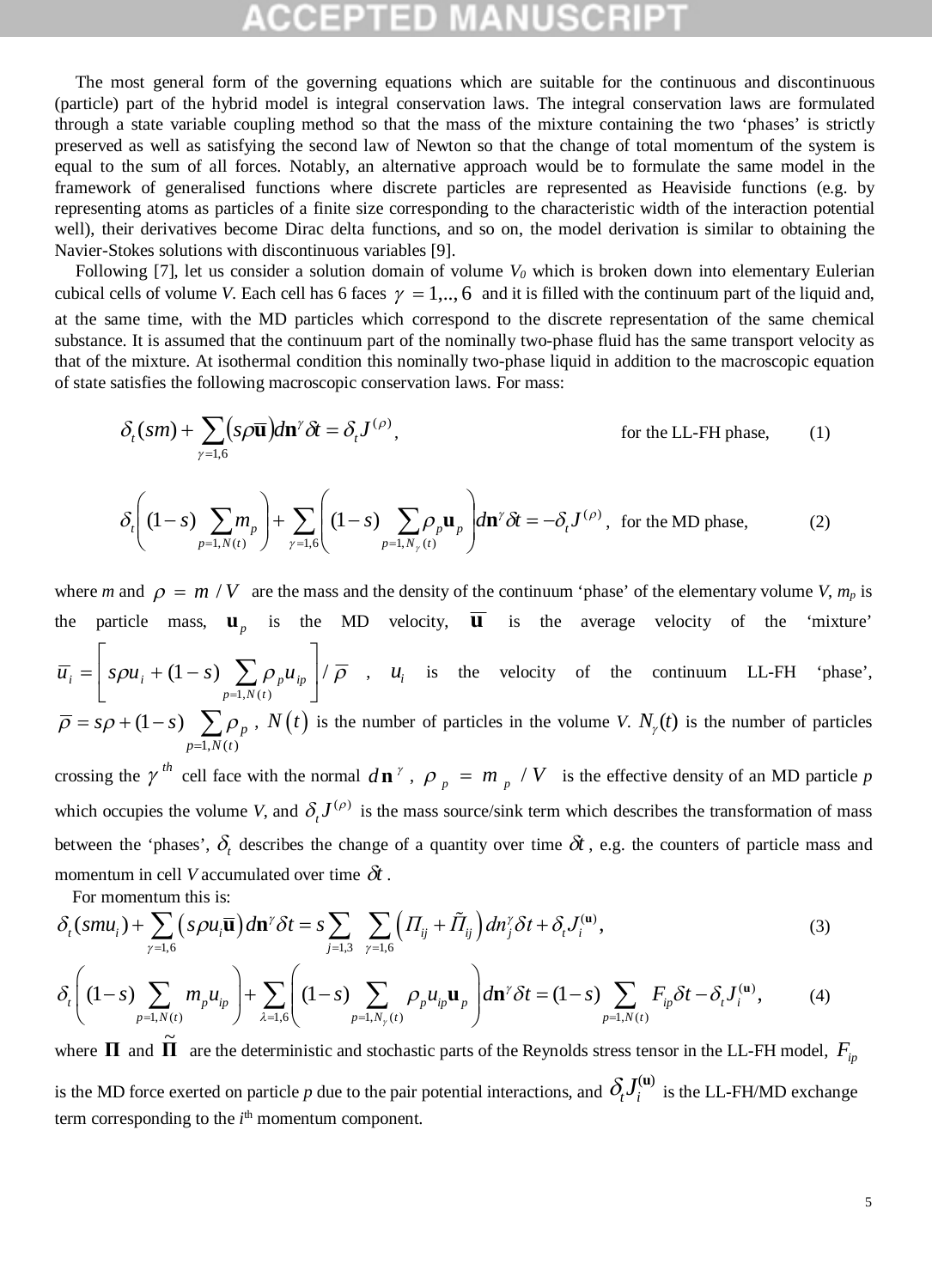The sums of fluxes 
$$
\sum_{\gamma=1,6} \left( (1-s) \sum_{p=1, N_{\gamma}(t)} \rho_p \mathbf{u}_p \right) d\mathbf{n}^{\gamma} \delta t \text{ and } \sum_{\lambda=1,6} \left( (1-s) \sum_{p=1, N_{\gamma}(t)} \rho_p \mathbf{u}_p \right) d\mathbf{n}^{\gamma} \delta t \text{ are the}
$$

corresponding counters of particle mass and momentum crossing the cell's boundaries  $\gamma = 1, \ldots, 6$ .

The flux terms can be calculated from the particle distributions at each point of the cell boundary either directly or approximately. In [6,7], for computing the cell-boundary values an interpolation method is used that is based on the particle distributions specified at the centres of adjacent volumes *V* in a finite-volume framework.

By summing up the mass equations, (1) and (2), and assuming the conservation fluxes vanish at the domain boundaries, it follows from the divergence theorem that the mass conservation law for the mixture is exactly satisfied,  $\overline{m}(t + \delta t) = \overline{m}(t)$ ,  $\overline{m} = \overline{\rho}V$ . In a similar way, by combining the momentum equations, (3) and (4), it can be seen that Newton's second law, which equates the change of the total momentum  $\overline{m} \cdot \overline{u}$  to the force applied to each control volume,  $F_i = s \sum \sum_i (H_{ij} + H_{ij})$ 1,3  $\alpha = 1, 6$   $p=1, N(t)$  $\sum_{i} s \sum_{i} \sum_{j} \left( \prod_{ij} + \Pi_{ij} \right) dn_{j}^{\alpha} \delta t + (1 - s) \sum_{i} F_{ip}$  $j=1,3 \quad \alpha=1,6$   $p=1,N(t)$  $F_i = s \sum_{i} \sum_{j} \left( \prod_{ji} + \prod_{ji} \right) dn_i^{\alpha} \delta t + (1-s) \sum_{j} F_{ij}$ α δ  $= s \sum_{j=1,3} \sum_{\alpha=1,6} \left( \prod_{ij} + \tilde{\Pi}_{ij} \right) dn_j^{\alpha} \delta t + (1-s) \sum_{p=1,N(t)} F_{ip}$ , is satisfied. Note that the forces

include both conservative and non-conservative forces because of the continuum fluid dynamics involved in the hybrid coupling scheme.

In (1)-(4),  $\partial_t J^{(\rho)}$  and  $\partial_t J_i^{(\mathbf{u})}$  are the user defined functions which need to be specified to close the model. Rather than specifying them explicitly, for example as constants, these functions are obtained from specifying how fast the mixture averaged values  $\overline{\rho}$  and  $\overline{u}_i\overline{\rho}$  should equilibrate to the cell averaged parameters from the MD 'phase' of the

simulation,  $\sum_{p=1, N(t)} m$  $m_p$  and  $\sum_{p=1, N(t)} u$  $u_{ip}m_p$ . This is achieved by setting the corresponding forcing terms in the mass and

momentum equations for mixture averages so that the differences from the target cell-averaged particle values are gradually diffused. This is similar to the sponge zone boundary conditions for open domain problems in unsteady computational fluid dynamics (CFD). The gradual elimination of discrepancy between the cell-averaged properties of the continuum and atomistic parts of the solution is essential for excluding abrupt changes which could lead to artificial 'phase separation', i.e. to smoothly enforce the same density and momentum both 'phases' which represent the same chemical substance.

Further details of the full two-way coupling model are available in [6,7] and the current work focuses on a simpler, one-way coupling model where the equation for mixture averages are computed separately from the particles. Indeed, for macroscopically stationary liquids in the absence of major hydrodynamic gradients and away from solid boundaries, thermal fluctuations are the only source of macroscopic fluctuations in liquids described by the Landau-Lifshitz Fluctuating Hydrodynamics (LL-FH) model.

Under this approximation, the 'two-phase mixture' mass and momentum are completely decoupled from the MD 'phase', and the corresponding conservation variables,  $\overline{\rho}$  and  $\overline{u}_i$ , are treated as a solution of the LL-FH equations:

$$
\frac{\partial \overline{\rho}}{\partial t} + div\left(\overline{\rho} \cdot \overline{\mathbf{u}}\right) = 0,\frac{\partial \left(\overline{\rho} \cdot \overline{u}_i\right)}{\partial t} + div\left(\overline{\rho} \cdot \overline{u}_i \cdot \overline{\mathbf{u}}\right) = \sum_{j=1,3} \nabla_j \left(\Pi_{ij} + \tilde{\Pi}_{ij}\right), \ i = 1,2,3
$$
\n(5)

where the Equation Of State (EOS),  $\overline{p} = \overline{p}(\overline{p})$ , and the shear and bulk viscosity coefficients,  $\eta$  and  $\zeta$ , of the Reynolds stress  $\Pi$  and its fluctuating component  $\widetilde{\Pi}$ ,

$$
\Pi_{i,j} = -(\overline{p} - \zeta \, div \overline{\mathbf{u}}) \delta_{i,j} + \eta \left( \partial_i \overline{u}_j + \partial_i \overline{u}_j - 2D^{-1} \, div \overline{\mathbf{u}} \delta_{i,j} \right),
$$
\n
$$
\widetilde{\Pi}_{i,j} = \zeta \, div \widetilde{\mathbf{u}} \delta_{i,j} + \eta \left( \partial_i \widetilde{u}_j + \partial_i \widetilde{u}_j - 2D^{-1} \, div \widetilde{\mathbf{u}} \delta_{i,j} \right), \quad i, j = 1, 2, 3
$$
\n
$$
(6)
$$

are defined in accordance with the MD model, and where the stochastic stress tensor  $\tilde{\mathbf{n}}$  is described as a random Gaussian matrix with zero mean and covariance, given by the formula

$$
\left\langle \tilde{\Pi}_{i,j}(\mathbf{r}_1,t_1)\tilde{\Pi}_{k,l}(\mathbf{r}_2,t_2) \right\rangle = 2k_B T \left[ \eta \left( \delta_{i,k} \delta_{j,l} + \delta_{i,l} \delta_{j,k} \right) + \left( \zeta - 2D^{-1} \eta \right) \delta_{i,j} \delta_{k,l} \right] \delta(t_1 - t_2) \delta(\mathbf{r}_1 - \mathbf{r}_2). \tag{7}
$$

6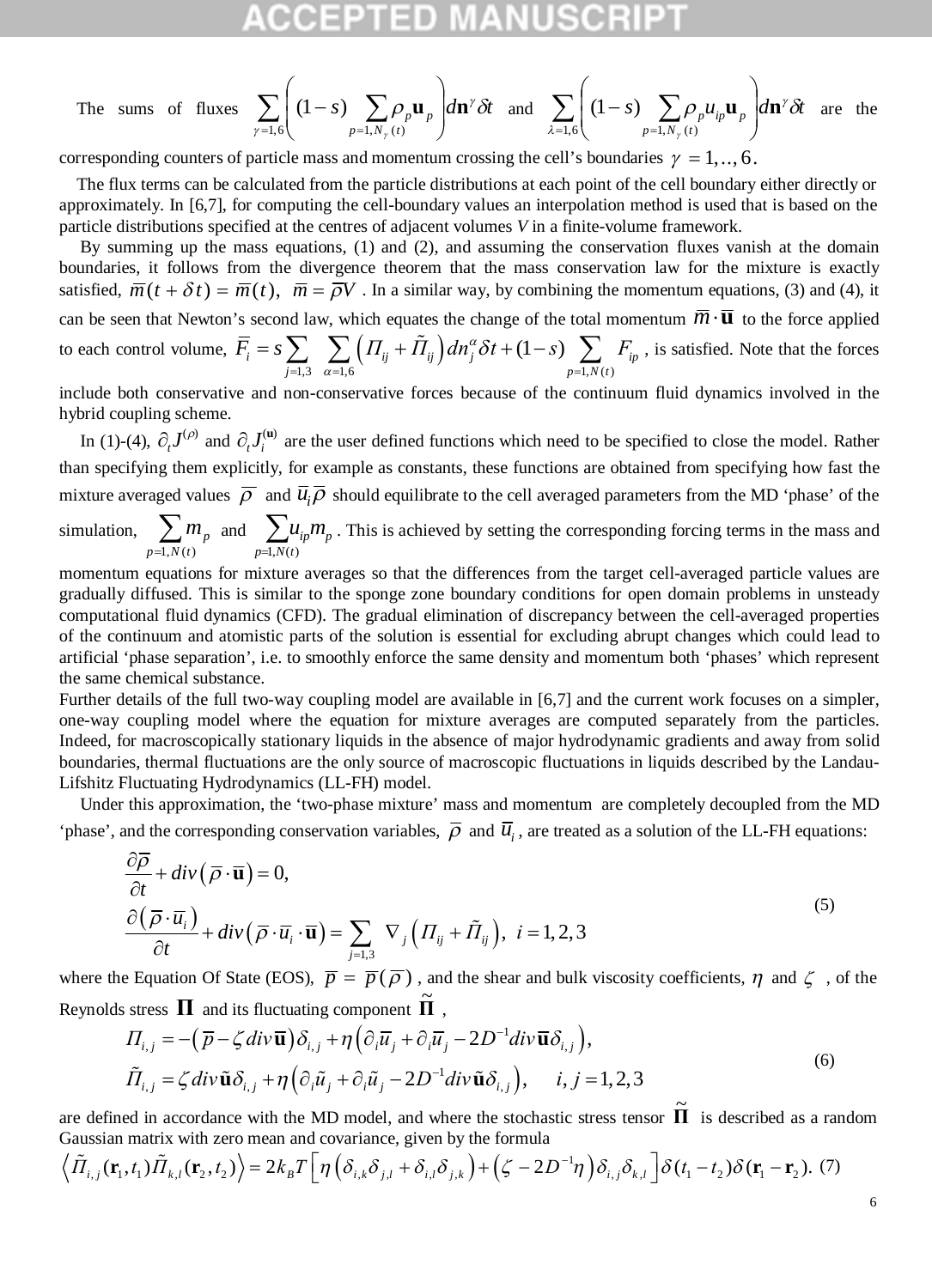The LL-FH equations are solved with a central finite-volume method [10] to provide the 'target' cell-centre hydrodynamic variables for the modified MD particle velocity and acceleration,  $\frac{dx_p}{dx_p}$ *dt*  $\frac{d\mathbf{x}_p}{dt}$  and  $\frac{du_p}{dt}$ , equations:

$$
\frac{d\mathbf{x}_p}{dt} = \mathbf{u}_p + s(\overline{\mathbf{u}} - \mathbf{u}_p) + s(1 - s) \cdot \alpha \cdot \frac{\sum_{\gamma=1,6}^{n} \left( \overline{\rho} - \sum_{q=1, N(t)} \rho_q \right) d\mathbf{n}^{\gamma}}{\sum_{q=1, N(t)}^{n} m_q},
$$
\n
$$
\frac{d u_{ip}}{dt} = (1 - s) F_{ip} / m_{ip} + \sqrt{\sum_{\lambda=1,6}^{n} \left( \overline{\rho} - \sum_{q=1, N(t)} \rho_q \right) d n_k^{\lambda}} \sqrt{\sum_{\lambda=1,6}^{n} \left( \overline{\rho} - \sum_{q=1, N(t)}^{n} \rho_q \right) d n_k^{\lambda}} \sqrt{\sum_{\lambda=1,6}^{n} \left( \overline{\rho} - \sum_{q=1, N(t)}^{n} \rho_q \right) d n_k^{\lambda}}.
$$

$$
+\sum_{k=1,3}\sum_{\gamma=1,6} s(1-s)\cdot \alpha \cdot \sum_{q=1,N(t)} \rho_q u_{iq} \cdot \left\langle \frac{\sum_{\lambda=1,6}^{N} \left(\frac{\rho-\sum_{q=1,N(t)}^{N} \rho_q}{q-1,N(t)}\right)^{dn_k}}{\sum_{q=1,N(t)}^{N} m_q} \right\rangle_{\gamma} d n_k^{\gamma} / \sum_{q=1,N(t)} m_q
$$
  
+ 
$$
\sum_{k=1,3}\sum_{\gamma=1,6} s(1-s)\cdot \beta \cdot \frac{1}{V} \left\langle \sum_{\lambda=1,6}^{N} \left(\frac{\rho}{\rho} \cdot \overline{u}_i - \sum_{q=1,N(t)} \rho_q u_{iq} \right)^{dn_k^{\gamma}} \right\rangle_{\gamma} d n_k^{\gamma} / \sum_{q=1,N(t)} m_q, \quad i=1,3,
$$

where  $\alpha$ ,  $\beta > 0$  are numerical adjustable parameters, which characterize the 'diffusion rate' of the difference between the two 'phases'. The latter parameters define how fast the two 'phases' equilibrate to the same macroscopic condition, i.e. converge to the same liquid they represent. The characteristic relaxation time associated with these parameters

$$
\tau^{\text{diff}} \sim \Delta x^2 / \alpha \sim \Delta x^2 / \beta \tag{9}
$$

where  $\Delta x = \sqrt[3]{V}$  is the length scale associated with the control volume *V*, should be comparable to the time step of the particles  $\tau^{diff} \sim \tau^{MD}$  so that the relaxation process affects the particle trajectories over their characteristic molecular dynamics time scale.

Detailed derivation of the above equations can be found in [6,7] but the following should be highlighted.

1. The cell-average fields  $\overline{\rho}$ ,  $\overline{\mathbf{u}}$ ,  $\sum_{q=1, N(t)} f$  $\rho_q$  and  $\sum_{p=1, N(t)} f$  $\rho_q \mathbf{u}_q$ , which appear on the right-hand-side of the above

equations, correspond to the centres of the cell-volumes and need to be evaluated for each location  $x$  of MD particle *p*, for example, using a bilinear interpolation in space for the particle location between the cell centre points, and an interpolation in time in case the hydrodynamics solution is advanced in time with a bigger time step in comparison with the MD solution.

2. The summations on the right-hand side correspond to the volume average field gradients (first derivatives and second derivatives in  $\frac{d\mathbf{x}_p}{dt}$ *dt*  $\frac{\mathbf{x}_p}{dt}$  and  $\frac{du_p}{dt}$  equations, respectively), e.g. using the divergence theorem to eliminate one derivative and assuming the implementation within a finite-volume framework.

#### **3. Implementation**

In [7], the one-way coupling model (5-8) was implemented for a spatially variable resolution with the following 3D shape function  $s = s(x, y, z)$  that was centred at the origin of the solution domain:

(8)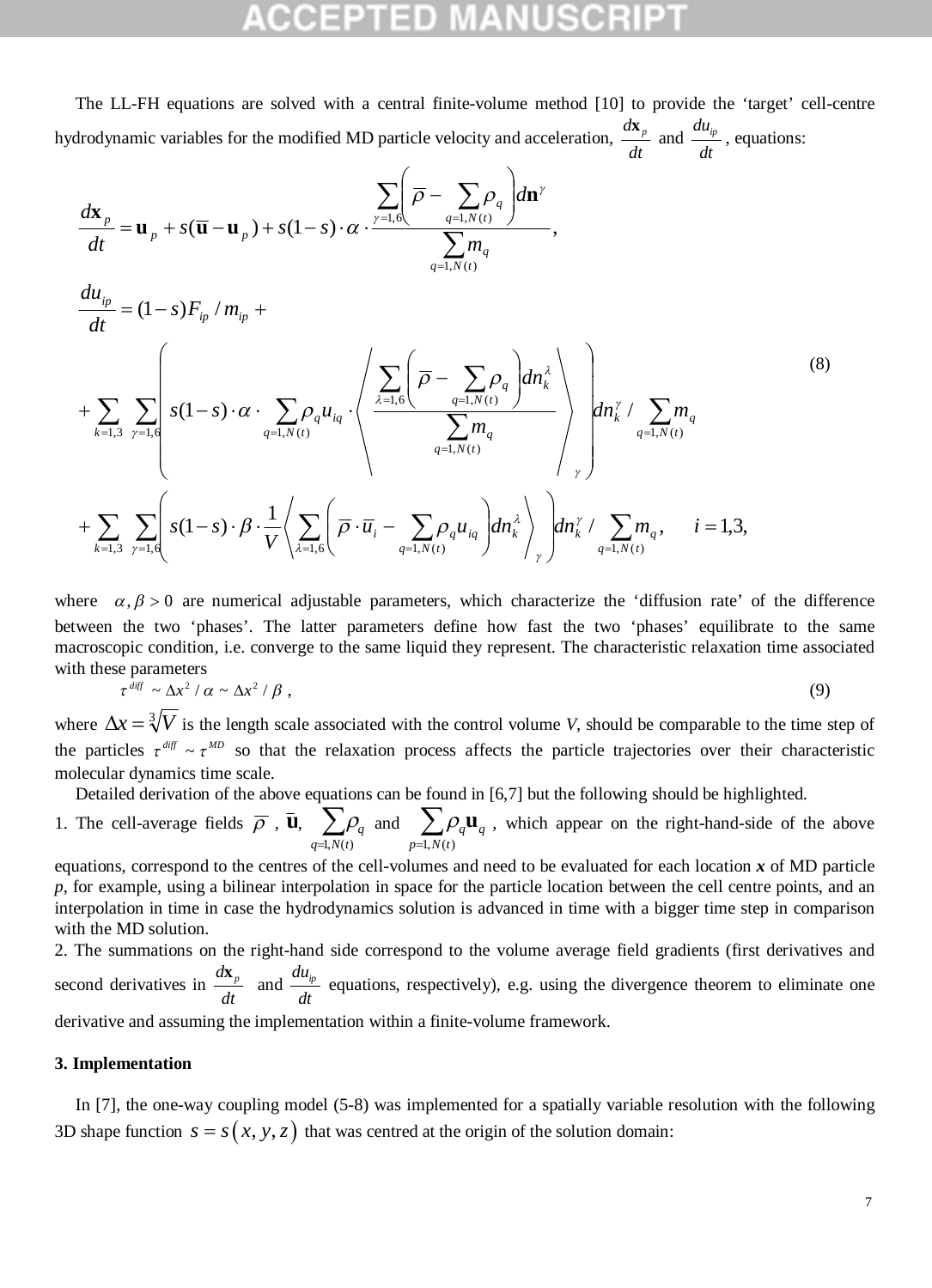## **CCEPTED MANUSCR**I

$$
s(x, y, z) = \begin{cases} S_{\min}, & r \le R_{MD}; \\ \frac{r - R_{MD}}{R_{FH} - R_{MD}} (S_{\max} - S_{\min}) + S_{\min}, & R_{MD} < r < R_{FH}; \\ S_{\max}, & r \ge R_{FH}. \end{cases}
$$
(10)

where  $r = (x - L/2)^2 + (y - L/2)^2 + (z - L/2)^2$ , *L* is the computation box size, *x*, *y*, *z*  $\in [0, L]$ , *S*<sub>min</sub> = 0, *S*<sub>max</sub> = 1 centred at the origin of the molecular dynamics zone  $(r = 0)$ .

The former implementation was based on the following algorithm:

- Define *s* -function, which specifies the (stationary) space decomposition between the MD and the hydrodynamics driven parts of the computational domain,
- For each particle location, find the corresponding control volume it belongs to, interpolate the hydrodynamic fields obtained from solving (5)-(7), compute *s*-function value at the particle location, and integrate equations (8) over one time step,
- Update positions of all particles and repeat.

However, the assumption about the stationarity of *s*-function is not necessary. Indeed, the governing 'two-phase like' equations (1-4) have been formulated with the space-time variable *s*-function in mind, which plays the role of a phase concentration in the two-phase hydrodynamics analogy model. The derivation of equations (8) neither requires the stationarity of *s*-function. Moreover, in principle, the *s*-function may not even be singly connected: one can specify and dynamically track more than one MD zone of interest.

Hence, the following modification of the original algorithm is suggested to adaptively track the atomistic region of interest:

- Specify the feature of interest, e.g. the centre of mass of a complex molecule that needs to be treated at all-atom resolution.
- Lock the centre of *s*-function to this feature so that the coordinates of the origin are updated at each time step.
- For each particle location corresponding to a certain time moment, find the control volume it belongs to, interpolate the hydrodynamic fields from (5)-(7) to its location, calculate the space-time variable *s*function at that location, and integrate equations (8) over one time step, then update positions of all particles, move the origin of S-function in accordance with the kinematics of the feature of interest, and repeat.

The current one-way coupling model with locking the origin of *s*-function to the centre of the MD region of interest has been implemented in the open-source package GROMACS. GROMACS is a versatile C/C++ code allowing one to conduct high performance molecular dynamics simulations, that is to solve the Newtonian equations of motion for systems of up to several millions of particles. Our coupled MD/LL-FH model implementation consists of two general parts: the MD solver (provided by GROMACS) and the LL-FH solver (standalone C function). The Fluctuating Hydrodynamics equations are solved on a Eulerian uniform orthogonal grid using a conservative lowdissipative finite-difference scheme developed in [10]. The MD solver is based on the velocity Verlet scheme that allows one to easily include additional forcing terms in the equations of motion for the coordinate and velocity of each particle at each time step in accordance with (8). The additional forcing terms correspond to the fields obtained from the LL-FH solution defined on the Eulerian grid with spacing defined in accordance with the control volume size. In order to obtain the LL-FH field values for particle locations between the grid points a linear interpolation is used. The implementation supports GROMACS intrinsic parallelism meaning that the simulation with the hybrid MD/LL-FH model can be performed using CUDA, MPI or GROMACS Thread MPI communication protocols.

### *3.1. Dialanine simulations*

Dialanine (L-alanyl-L-alanine) is the smallest protein consisting of only two aminoacid residues. It is a workhorse for biomolecular research because of its simplicity and ease of analysis. In its zwitterionic form the opposite ends of the peptide are charged that makes them strongly interact with the surrounding water. The interaction is realised through hydrogen bonding to water molecules, therefore, an explicit atom representation of water in the vicinity of the peptide molecule is critical. At the same time, many water layers around the peptide molecule are involved in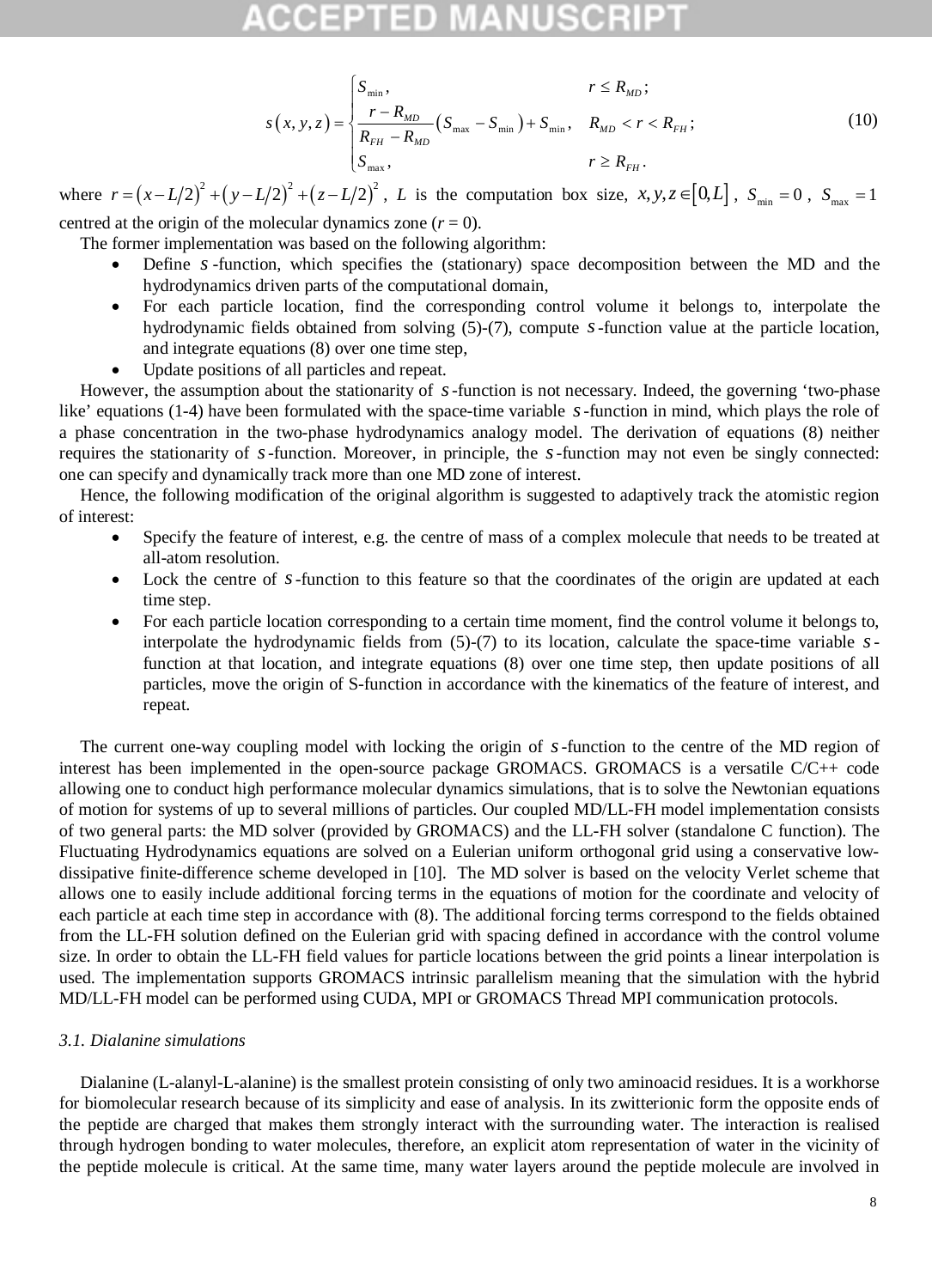## **CCEPTED MANUSCRI**

this interaction, therefore, a correct coupling to the bulk of the liquid is necessary. The dynamics of the biomolecule cannot be modelled correctly in isolation from the relatively large volume of water.

The peptide diffusion in water was simulated in accordance with the hybrid model following [7]. The GROMOS96 53a6 force field [11] was used for the peptide and the SPC/E model was used for water. The conditions for molecular dynamics calculation were the following:  $T = 298$  K (maintained by the Nose-Hoover thermostat with time constant 0.5 ps),  $\rho = 993.3$  g/cm<sup>3</sup>, the time step was 1 fs, the cut-off length of reaction field electrostatics was 1.0 nm, the dielectric constant was 78, and the van der Waals cut-off length was 1.0 nm. The entire computational domain including the hydrodynamic region corresponded to a cube with the edge length of 7.2 nm (~12 thousands water molecules) with periodic boundary conditions for solving  $(5)-(8)$ . The location of the pure MD and LL-FH zones are shown in Fig. 2.

In order to investigate the influence of the hydrodynamic region  $(s > 0)$  on the pure atomistic region  $(s = 0)$ , the translational diffusion coefficient *D* was calculated for the peptide molecule. The result was compared with the reference solution obtained from the all-atom simulation that conducted in the same domain with the standard periodic boundary conditions. For calculating *D*, the Einstein relation was used  $MSD(t) = (\Delta r(t)^2) = A + 6Dt$ ,

where *A* is an arbitrary constant and MSD is mean-square deviation. The formula is valid in the limit of large statistical sampling that corresponds to long times *t*.

In our previous work [7] the method with a stationary *s*-function considered with the origin fixed to the centre of computational domain, which corresponded to the initial location of the peptide molecule  $(r = 0)$ . For the stationary function (10), as the peptide drifts away from the domain centre, only a relatively short part of its trajectory lies inside the 'useful' pure atomistic region, which resulted in relatively short time of the signal available for postprocessing. To compensate for the short simulations times of the hybrid model, sophisticated post-processing of molecular trajectories was necessary, which inevitably reduced the accuracy of the final result in [7]. In the current work, the centre of the shape function  $s = s(x, y, z, t)$  was linked to the peptide's centre of mass so that the peptide molecule remained inside the atomistic region at all times. This has allowed us to increase the simulation times by an order of magnitude and, thus, directly calculate the trajectories of the peptide without any intermediate assumptions. In turn, this resulted in obtaining an estimate of the diffusion coefficient of peptide in water much less contaminated by the statistical post-processing.

#### *3.2. Whole virus simulation*

Porcine circovirus type 2 (PCV2) has been linked to various diseases in pigs including postweaning multisystemic wasting syndrome (PMWS) and porcine dermatitis and nephropathy syndrome (PDNS), collectively named as porcine circovirus-associated disease (PCVADs), causing significant economic problems in swine industry worldwide [12, 13, 14]. As a member of the family Circoviridae, genus Circovirus, PCV2 has small nonenveloped icosahedral virus shell with a single-stranded circular DNA genome inside. The genome contains two major open-reading frames (ORFs), where ORF1 encodes the replicase proteins (Rep, Rep') and ORF2 encodes the capsid protein (Cap) [12, 15, 16]*.* The capsid protein can spontaneously assemble into empty PCV2-like particles. Empty capsids with morphology similar to PCV2 virus were detected experimentally [16, 17].

The authors are not familiar with any previous simulation of PVC2 virus at all-atom resolution, which will be considered in the present work, but the topic of all-atom simulation of viruses has attracted a notable attention in the literature. One of the key questions addressed in these simulations is the stability of the virus capsid in solution. For example, previous publications on all-atom simulation of the satellite tobacco mosaic virus [18] reported that after 10 ns of simulation the empty capsid was deformed. The simulated system had 932500 atoms which included an empty capsid of the virus (without RNA) immersed in water, where the capsid of the virus alone was around 132000 atoms. The authors argued that the collapse of the virus could be caused by the absence of RNA. All-atom simulation was also used for studying the capsid of the satellite tobacco necrosis virus [19], where similar changes in the capsid were connected to the lack of the calcium ions. In this case the system consisted of roughly 1 200 000 atoms.

The importance of having a large enough computational domain in the case of all-atom virus simulation was confirmed by [20] where capsids of the poliovirus in water solutions were found to be stable unlike in the previous examples. The simulation included 60 sphingosine molecules,1 884 218 water molecules, 5310 sodium ions, 136 potassium ions, and 5206 chloride ions. The total number of atoms considered in that simulation was 6 480 236.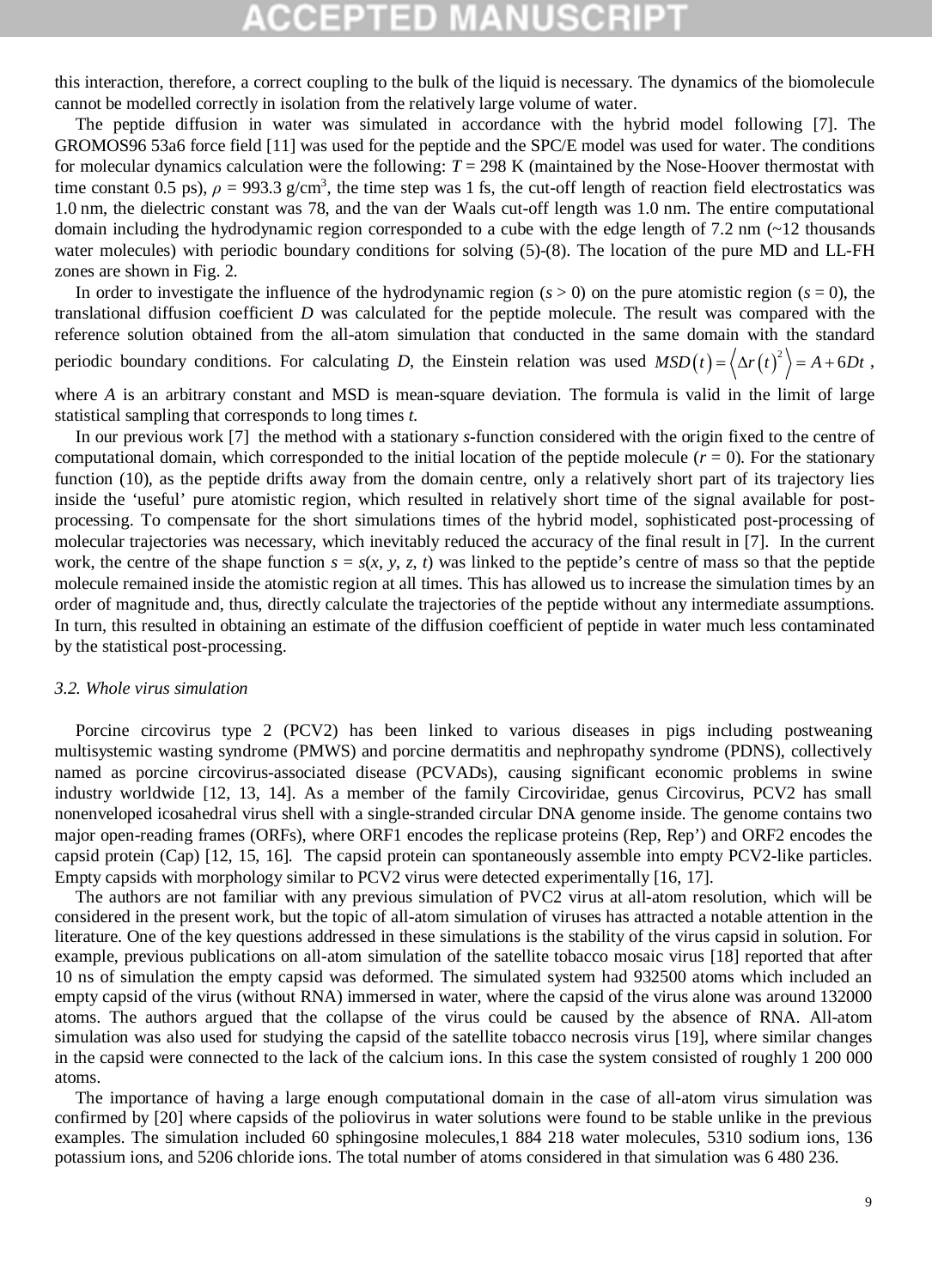## **CCEPTED MANUSCRIP**

For the current publication, an isolated circovirus capsid placed in a large water bath under normal temperature and pressure conditions is considered. Under such conditions, in accordance with the experimental observations [16,17], the virus structure is known to remain stable. Detailed crystallographic structure of the protein subunit of the capsid has been reported [21] with atomistic resolution (PDB entry 3R0R). For the current modelling, the structure of the virus capsid reported in the latter experiment is used for building the initial structure of the atomistic virus model without considering the DNA inside (Fig. 6). When immersed in water, the shape of the virus will self-adjust to correspond to the minimum free energy of the entire system and then the adjusted capsid shape should be further preserved in the simulation as it is observed in the experiment. Therefore, for atomistic modelling, any discrepancy of the solution from the initial state could be attributed to inaccuracies of the numerical boundary conditions which are imposed in the truncated computational domain to approximate the infinite water bath effects. For the same size of the computational domain, which contains the virus capsid surrounded by water, two boundary treatments were applied in the current study. One is the standard periodic boundary condition for the all-atom simulation and the other corresponds to the hybrid LL-FH/MD model (8).

The capsid has the diameter of ~18-20 nm and consists of 126 180 atoms which was immersed in the cubic cell with water with the edge length of 26.68 nm. For the LL-FH/MD model, the pure MD region was linked to the centre of mass of the capsid which could freely flow inside the computational domain, similar to the dialanine simulations. The internal MD region of 22.68 nm diameter also included a layer of water molecules that interacted with the capsid. The total number of atoms in the MD zone was approximately 590 000, which corresponded to the total of 1 837 905 particles in the entire computational domain including in the intermediate LL-FH/MD zone and the FH region (Fig. 3).

All MD calculations were performed with GROMOS96 53a6 force field [11], SPC water model. Hybrid LL-FH/MD simulations were performed with the Nose-Hoover thermostat  $(T = 300 \text{ K})$ , reaction field electrostatics with cut-off length 1.0 nm and dielectric constant 78, van der Waals cut-off length 1.0 nm. The MD time step was 1 fs while the time step for the FH solver was 10 times larger (10 fs). The total simulation time was  $\sim$ 2 ns (220 000 MD time steps per day on 256 MPI cores).

For all-atom simulations, the same atomistic virus model inside the same cell was considered but with explicit atomistic modelling of all surrounding water and periodic boundary conditions applied at the cell boundaries. The total number of atoms in the all-atom model was equal to the number of particles in the LL-FH/MD model (1837905).

The parameters of the MD simulation are summarised in table 1

The molecular dynamics simulations were performed at constant volume using vdwtype equal to cut-off, Particle-Mesh Ewald electrostatics, v-rescale thermostat, and Verlet cutoff-scheme. For all-atom simulation, periodic boundary conditions in all 3 directions are used. It was made sure that the distance between the capsid and its periodic image is large enough in accordance with [22] who suggest to use at least 2 nm of water layers for making the effective protein-protein interaction negligible.

In preparing the initial conditions, after energy minimization, the MD calculation was carried out with position restraints of the capsid for the same MD parameters as used in the production run (table 1). After 1 ns of simulation position restraints were removed and the equilibration run was conducted until the energy of the system reached a constant value.

#### **4. Results**

### *4.1. Dialanine diffusion in water*

Before calculating the diffusion coefficient, the hybrid model of the dialanine in water has been checked on the preservation of correct mass and momentum fluctuations inside the pure molecular dynamics zone s=0. This test was essential to confirm that atoms corresponding to the volume locked to the moving centre of mass of the peptide has the correct statistics in accordance to the theory for pure water at equilibrium conditions (neglecting the effect of the peptide on the relatively large water volume inside the sphere). It can be recalled at this point that it is only the combined mixture fluctuations which are automatically preserved in the current one-way coupling model and the solution representing the MD particles needs to be checked a posteriori. Notably, the necessity of an a-posteriori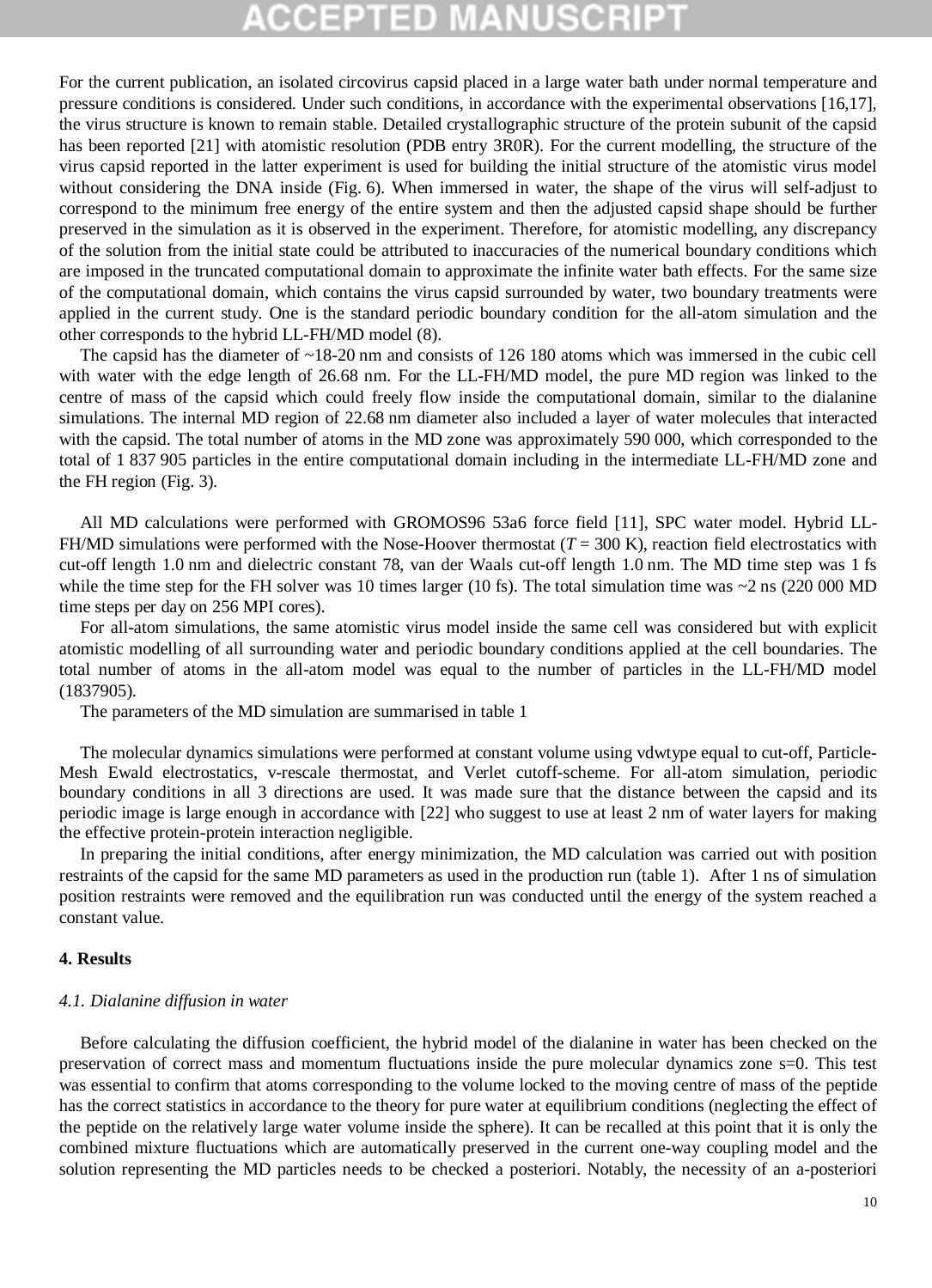performance analysis for the current LL-FH/MD technique is similar to what is typical of other numerical openboundary treatments in the modelling literature.

Fig. 4 show histograms of the computed probability density functions of the fluctuations of mass, *p N* 1,  $\sum_{\scriptscriptstyle i=1, I}$ 

and momentum, 
$$
\frac{\sum_{p=1,N} m_p - \rho_0 V_0}{\rho_0 V_0}
$$
 inside the moving MD sphere with the peptide, where  $\rho_0$  is the mean water

density,  $V_0$  is the volume of the MD zone,  $c_T$  is the isothermal sound speed in water,  $m_p$ ,  $u_p$  are the mass and xvelocity component of particle *p*.

Theoretical Gaussian distributions of the mass and momentum corresponding to the prescribed temperature, volume, and speed of sound are plotted in the same graphs for comparison.

The theoretical distributions correspond to the following functions [1]:

$$
f(x) = A \cdot \exp\left(-\frac{x^2}{2\sigma^2}\right) \tag{11}
$$

where A is a calibration constant,  $\sigma$  is dispersion which is related to standard deviation (STD) so that

$$
\sigma_m = \frac{\text{std}(\rho)}{\rho_0} \text{ for mass and } \sigma_{\rho u} = \sigma_m \sqrt{2} \text{ for momentum,}
$$
\n(12)

and

$$
\text{std}(\rho) = \frac{1}{c_T} \sqrt{\rho_0 k_B \frac{T}{V_0}}, \frac{\text{std}(u)}{c_T} = \frac{\text{std}(\rho)}{\rho_0}.
$$
\n(13)

For the peptide diffusion in water, the length of the hybrid model simulation was 1 ns. In total, 50 runs were carried out starting from different initial configurations for better statistical averaging. For each run, the mean square deviation  $MSD(t)$  was calculated and the final result was obtained by averaging all 50 trajectories. Fig. 5 shows the comparison of the resulting MSD(*t*) trajectory obtained with the hybrid method where the reference MD result is also included.

To calculate the diffusion coefficient *D*, the approximately linear interval between 100 and 400 ps was used. To estimate the uncertainty of the value obtained, the original interval of 300 ps was broken down into several regions of 100 ps each with the 50 ps overlap. Each interval produced its own diffusion coefficient  $D_i$  in accordance with the local gradient and one half of the difference between the maximum and the minimum  $D_i$  was taken to be the uncertainty  $\Delta D$ . The final value of the diffusion coefficient *D* is then found to be  $(0.83 \pm 0.08) \cdot 10^{-5}$  cm<sup>2</sup>/s which is in a very good agreement with the reference value from the pure MD simulation,  $0.86 \cdot 10^{-5}$  cm<sup>2</sup>/s.

It can be noticed that unlike for the MD simulation, the hybrid solution experiences a step change of trajectory in the initial time moment. This step change is most likely associated with the stronger initial transients in the hybrid simulation case due to starting the calculation from the initial conditions which are more difficult to make entirely consistent for the hybrid model in comparison with the all-atom simulation.

#### *4.2. Porcine circovirus in water*

In comparison with the LL-FH/MD model (Fig. 6,8), the all-atom computation in the domain of the same size with periodic boundary conditions gives a qualitatively different answer: the virus capsid collapses after approximately 1 ns of simulation time (Fig. 7). We attribute this to the artefact of the standard periodic boundary conditions in the all-atom simulation.

To assess the preservation of the virus capsid shape qualitatively, the root mean square deviation (RMSD) of the protein atoms in comparison with the initial structure is computed in each case: for the all-atom simulation and for the hybrid LL-FH/MD approach. Fig.9a shows that the RMSD of the backbone atoms of the proteins in the case of pure MD simulations keeps increasing, which indicates that the system is not stabilised. In the case of LL-FH

*T*

 $V_0 c$ 

 $0^{\mathbf{v}}$  0

 $\rho$ 

*p p*

 $m_{p}$ *u*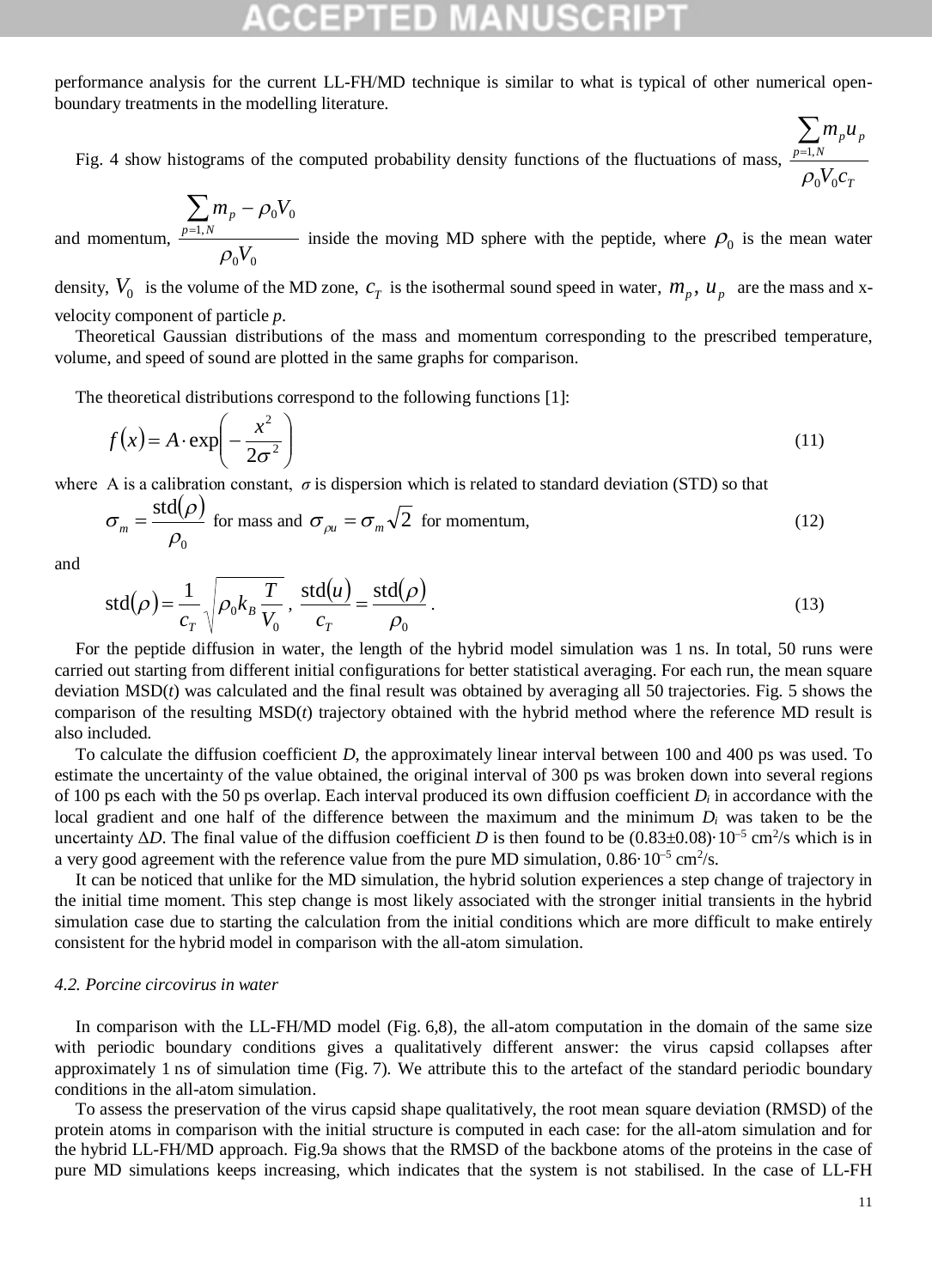## **CCEPTED MANUSCRIF**

(fig.9b), calculations of the RMSD values asymptotes to a constant value after  $~60$  ps. This residual RMSD value is about 0.4nm which small enough to suggest that the virus structure is stable in accordance with the literature [24] and [25] who find that the RMSD values of around 0.3 nm are acceptable for stability of large proteins.

Interestingly, the collapse of the virus capsid is observed in pure MD simulation even when the simulation box is increased to contain about 4 000 000 atoms, that is much more water molecules surround the virus. On the contrary, for the LL-FH/MD model, a twice larger computational domain , corresponding to a twice larger size of the pure MD zone (approximately 1 180 000 atoms) and effectively bringing the 'hybrid boundary' away from the virus located in the centre of the pure MD zone, produced correct symmetric structure very similar to the experimental. The result of this verification test was that the shape of the virus remained virtually unchanged regardless of the size of computational domain used. Notably, RMSD of the capsid's backbone atoms were 0.4 nm for smaller computational domain and 0.5 nm for the larger one, which demonstrates essentially unchanged structure compared to the crystallographic experimental data.

The above results suggest that in order to preserve the virus in an all-atom simulation with the standard periodic boundary conditions the size of the computational domain, hence, the number of water atoms and the associated computational cost should be further increased. The introduction of the LL-FH/MD model, in turn, allows performing simulations of the problem in the same reasonably small computational box without notable numerical artifacts.

Moreover, since the calculation of MD forces is turned off inside the FH region of the LL-FH/MD model it speeds up the simulation by several times (depending on the MD/FH volume ratio) in comparison with the all-atom simulation for the same computational box size. For example, in the current simulation the FH region contains approximately 1/2 part of the total number of particles in the box. Assuming that the MD potential calculation is the most computationally expensive part of the numerical algorithm (MD force estimation takes up to 90% of all computational time per each time iteration), one obtains a factor of two computational speed-up when calculating the MD forces only for the particles inside the pure MD zone and the intermediate LL-FH/MD region. The benefits of hybrid approach should become even more pronounced in comparison with the all-atom simulation for larger hydrodynamic (FH) regions of the computational domain.

#### **5. Conclusions**

The hybrid LL-FH/MD method [6,7] has been extended to dynamically tracking the atomistic-resolution features of interest which can evolve in the flow. Simulations of two very different biomolecular systems have been performed: the peptide diffusion in water and interaction of a circovirus capsid with water. It has been shown that the hybrid model can preserve important properties of the molecular part of the system. For the problem of peptide diffusion in water, the fluctuations of the mass and momentum of the pure molecular dynamics zone surrounding the peptide were found in an excellent agreement with the theory. The resulting diffusion coefficient from the hybrid solution was found in a very good agreement with the reference all atom simulation. For the simulation of a capsid of virus porcine circovirus 2 in water, in comparison with the all-atom simulations, the current hybrid method preserves the structure of the virus and leads to the root mean square deviation (RMSD) of the backbone atom structure which asymptotes to a constant value. This constant value is small enough to suggest the structure stability and it remains reasonably insensitive to the size of the computational domain in case of the hybrid method. This is in contrast with the all-atom simulation with the standard periodic boundary conditions which can neither produce a constant RMSD, nor preserve stability of the virus capsid even for an increased size of the computational domain.

Further development of the current hybrid method will include its extensions to the two-way coupling algorithms in 3D to include the feedback from the molecular dynamics on hydrodynamics. Additional developments will involve extension of the current hybrid approach, which uses constant integration volumes for hydrodynamics and constant time steps for MD particles regardless of the value of s-parameter, which effectively plays the role of the 'coarse-graining' (MD to LL-FH) scale, to multi-space-time stepping algorithms such as TARDIS [25] in order to further increase the computational efficiency.

#### **Acknowledgements**

The work has been supported by Engineering and Physical Sciences Research Council (EP/J004308/1) in the framework of the G8 Research Councils Initiative on Multilateral Research Funding. SK is grateful to the Royal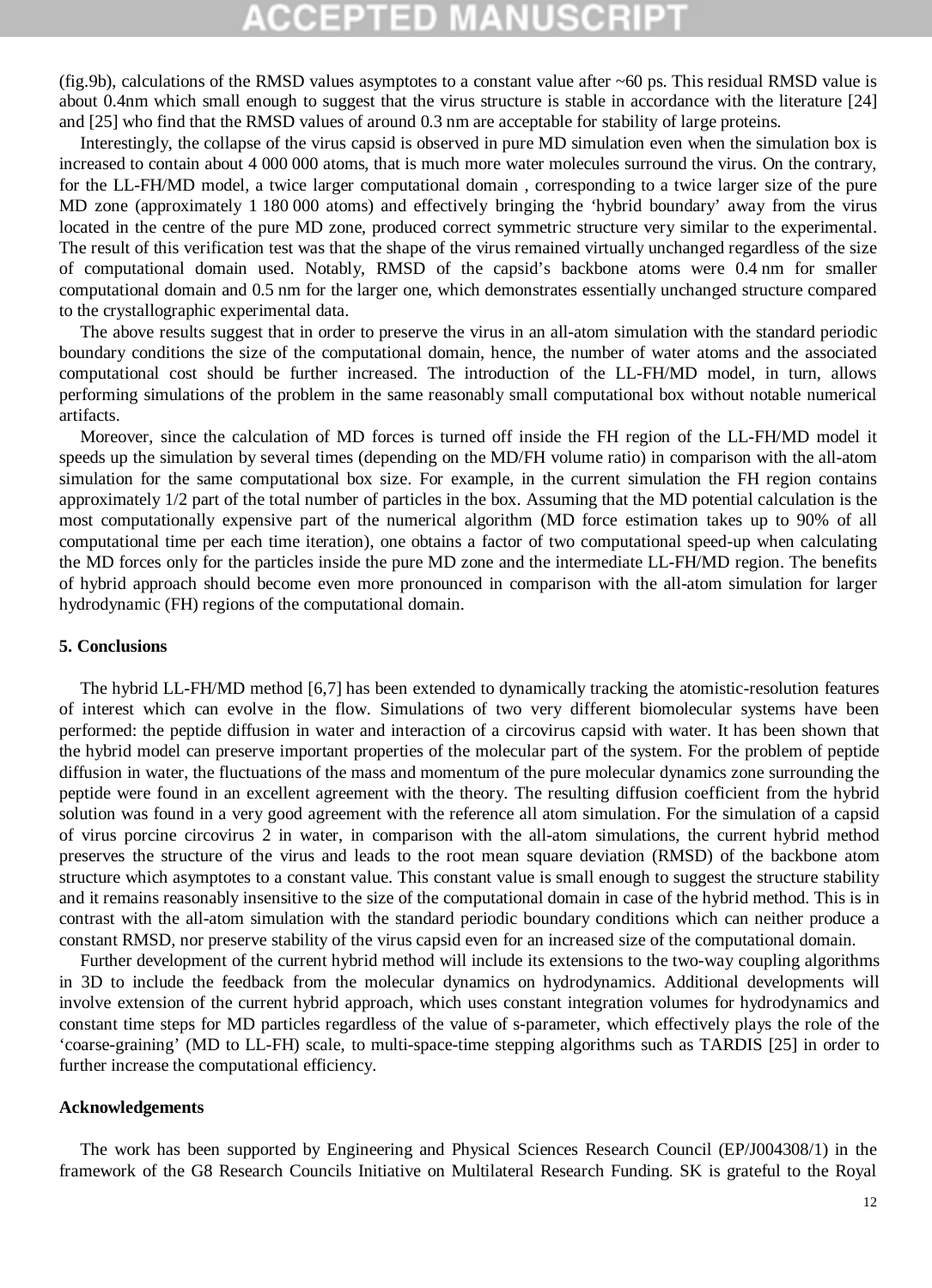#### M. **ANUSCRI** B ACC D B E Ξ

Society of London for their support. DN thanks the Royal Society of Chemistry for the JWT fellowship and Royal Academy of Engineering and Leverhulme Trust for Senior Research Fellowship.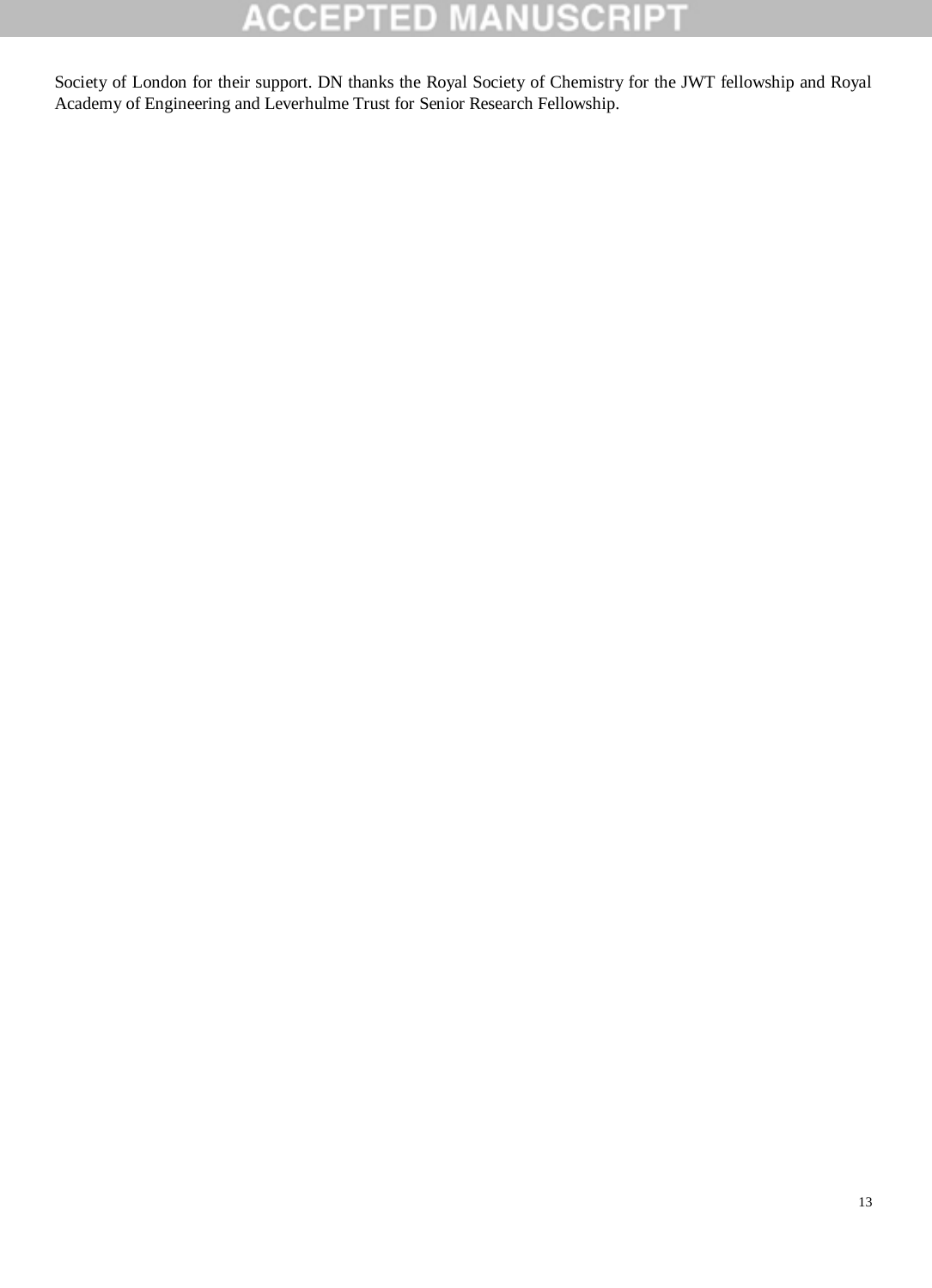### **Biographies**



Dr Korotkin is a Senior Research Fellow at Moscow Institute for Nuclear Safety and also in the Laboratory of Industrial Mathematics at Lomonosov Moscow State University. He has been studying and working in top Russian institutions (Moscow Institute of Physics and Technology, the alma mater of the two recent Nobel Prize laureates in physics, and Moscow State University) as well as in Queen Mary University of London. His work has been recognised by several prestigious awards in Russia, e.g. the medal of Russian Academy of Sciences for the best scientific publication among students (2003), the Moscow Government award for scientific research (2005), the "New Generation" Contest award by RAO UES Russia (2007) and, internationally, by a CRDF Grant Assistance Program of Department of Energy, USA.



Dmitry Nerukh is a Senior Lecturer in the School of Engineering and Applied

Science at Aston University. His research interests are in the field of complex non-linear dynamics in application to molecular systems. One of the main sources of data for his research is high performance simulations of large biomolecular systems. The simulations are the basis for his intense ongoing collaboration with RIKEN Advanced Institute for Computational Science, Japan where the world's fastest computer for protein simulation has been built. Before the appointment in Aston University he worked in the Unilever Centre for Molecular Informatics, a part of Chemistry Department, University of Cambridge where he has established and led for nine years the Centre's research in the field of complex dynamics of molecular systems (emergent behaviour of molecular systems resulting in spontaneous formation of bio-chemically important structures).

Vladimir Farafonov is a PhD Candidate in the Department of Physical Chemistry at V.N. Karazin Kharkiv National University, Kharkiv, Ukraine. His area of research is molecular dynamics and he is a part of Dr Nerukh's group.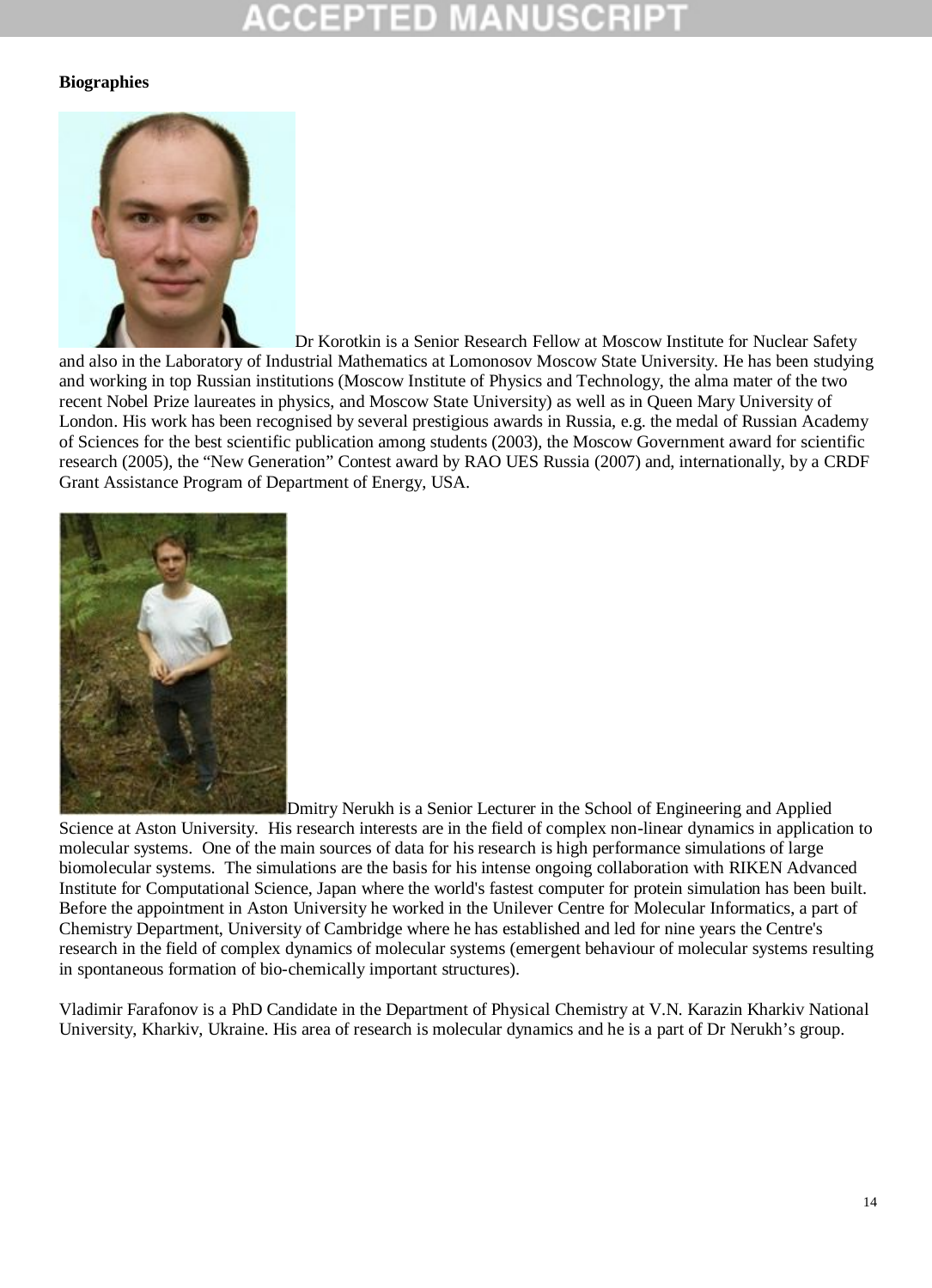

Elvira Tarasova is a PhD Candidate at Immanuel Kant Baltic Federal University, Kaliningrad, Russian Federation. Her area of research is molecular dynamics and she is a part of Dr Nerukh's group.



Sergey Karabasov is a Reader in Computational Modelling in Queen Mary University of London, School of Engineering and Materials Science (SEMS). Prior to joining SEMS as a Senior Lecturer in 2012, SK was a Royal Society University Research Fellow in Cambridge University Engineering Department. His research is devoted to high-resolution and multiscale modelling in computational aero and hydrodynamics. Over the years, his research has been supported by the leading UK industry as well as UK Research Councils and the Royal Society of London. Internationally, his research into multiscale modelling methods for sound generated by jet turbulence in collaboration with Ohio Aerospace Institute was supported by Aero Acoustics Research Consortium (AARC). He was an organiser of the Royal Society Scientific Seminars in 2011, 2013 and a guest editor of the Royal Society PhilTrans A special issue "Multiscale systems in fluids and soft matter: approaches, numerics, and applications" in 2014.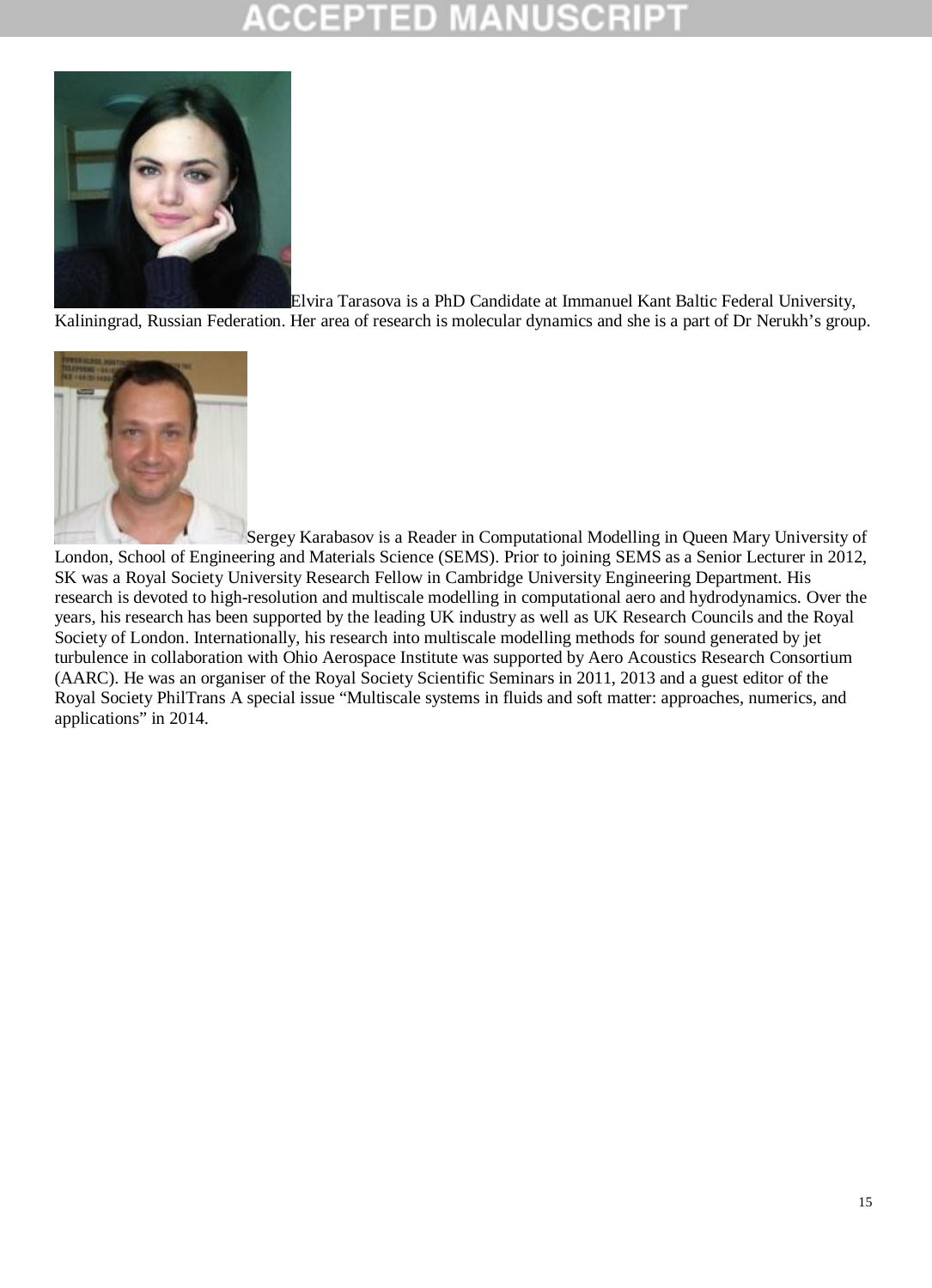## **CCEPTED MANUSCR**

### **References**

1. Voulgarakis NK, Chu J-W .;1; Bridging Fluctuating Hydrodynamics and Molecular Dynamics Simulations of Fluids. *J. Chem. Phys.* 2009; **130**: 134111.

2. Bell JB, Garcia AL and Sarah A.;1; Williams. Computational fluctuating fluid dynamics. *ESAIM: M2AN* 2010; **44:** 1085–1105.

3. Holland DM, Borg MK, Lockerby DA, Reese JM.;1; *Computers & Fluids* 2015; **115**: 46–53.

4. Alexiadis A, Lockerby DA, Borg MK and Reese JM.;1; A Particle-Continuum Hybrid Framework for Transport Phenomena and Chemical Reactions in Multicomponent Systems at the Micro and Nanoscale. *J. Heat Transfer* 2015; **137(9)**: 091010.

5. De Fabritiis G, Delgado-Buscalioni R, Coveney PV.;1; Multiscale Modeling of Liquids with Molecular Specificity. *Phys. Rev. Lett.* 2006; **97**: 134501.

6. Markesteijn A, Karabasov S, Scukins A, Nerukh D, Glotov V and Goloviznin V. Concurrent multiscale modelling of atomistic and hydrodynamic processes in liquids. *Phil. Trans. R. Soc. A.;1;* 2014; **372**: 20130379.

7. Korotkin I, Karabasov S, Nerukh D, Markesteijn A, Scukins A, Farafonov V, Pavlov E.;1; A hybrid molecular dynamics/fluctuating hydrodynamics method for modelling liquids at multiple scales in space and time. *J Chem Phys.* 2015; **143**: 014110.

8. Berendsen H J C, et al. ;1; GROMACS: A message-passing parallel molecular dynamics implementation. *Comp. Phys. Comm.* 1995; **91**: 43- 56.

9. Crighton DG, Dowling AP, Ffowcs Williams JE, Heckl MA, Leppington FA.;1; Modern Methods in Analytical Acoustics: Lecture Notes – October 4 2013.

10. Markesteijn AP, Karabasov SA, Glotov VYu, Goloviznin VM.;1; *Comput. Methods Appl. Mech. Engrg*.2014; **281**: 29–53.

11. Oostenbrink C, Villa A, Mark AE, Van Gunsteren WF.;1; A biomolecular force field based on the free enthalpy of hydration and solvation: The GROMOS force-field parameter sets 53A5 and 53A6. *J. Comput. Chem.* 2004; **25**: 1656.

12. Xiang-Jin Meng. Circoviridae. In: Knipe D M and Howley PM,;1; editors. *Fields Virology*. Philadelphia : Lippincott Williams & Wilkins; 2013.p. 1792-1801.

13. Cino-Ozuna AG, Henry S, Hesse R, Nietfeld JC, Bai J, Scott HM, and Rowland RRR.;1; Characterization of a New Disease Syndrome Associated with Porcine Circovirus Type 2 in Previously Vaccinated Herds. *Journal of Clinical Microbiology* 2011;**49**: 2012-2016.

14. Segalés J, Kekarainen T, Cortey M.;1; The natural history of porcine circovirus type 2: from an inoffensive virus to a devastating swine disease? *Veterinary Microbiology* 2013;**165**:13-20.

15.Yin S, Sun S, Yang S, Shang Y, Cai X , Liu X.;1; Self-assembly of virus-like particles of porcine circovirus type 2 capsid protein expressed from Escherichia coli. *Virology Journal* 2010; **7**: 166.

16. Nawagitgul P, Morozov I, Bolin SR, Harms PA, Sorden SD. and Paul, P.S.;1; Open reading frame 2 of porcine circovirus type 2 encodes a major capsid protein. *Journal of General Virology* 2000; **81**:2281–2287.

17. Fan H, Ju C, Tong T, Huang H, Lv J, Chen H.;1; Immunogenicity of empty capsids of porcine circovius type 2 produced in insect cells. *Veterinary Research Communications* 2007; **31**: 487-496.

18. Freddolino PL, Arkhipov AS, Larson SB, McPherson A, Schulten K.;1; Molecular dynamics simulations of the complete satellite tobacco mosaic virus. *Structure* 2006; **14**: 437–449.

19. Larsson DS, Liljas L, van der Spoel D.;1; Virus capsid dissolution studied by microsecond molecular dynamics simulations. *PLoS Comput Biol.* 2012; **8**: e1002502.

20. Andoh Y, Yoshii N, Yamada A, Fujimoto K, Kojima H, Mizutani K, Nakagawa A, Nomoto A, Okazaki S.;1; All-atom molecular dynamics calculation study of entire poliovirus empty capsids in solution. *J. Chem. Phys.* 2014; **141**: 165101.

21. Khayat R, Brunn N, Speir JA, Hardham JM, Ankenbauer RG, Schneemann A, Johnson JE.;1; The 2.3-Angstrom Structure of Porcine Circovirus 2. *J. Virology* 2011; **85**: 7856.

22. Chu JW, Voth GA. Coarse-Grained Modeling of the Actin Filament Derived from Atomistic-Scale *Simulations.Biophys J.;1;* 2006; 90: 1572–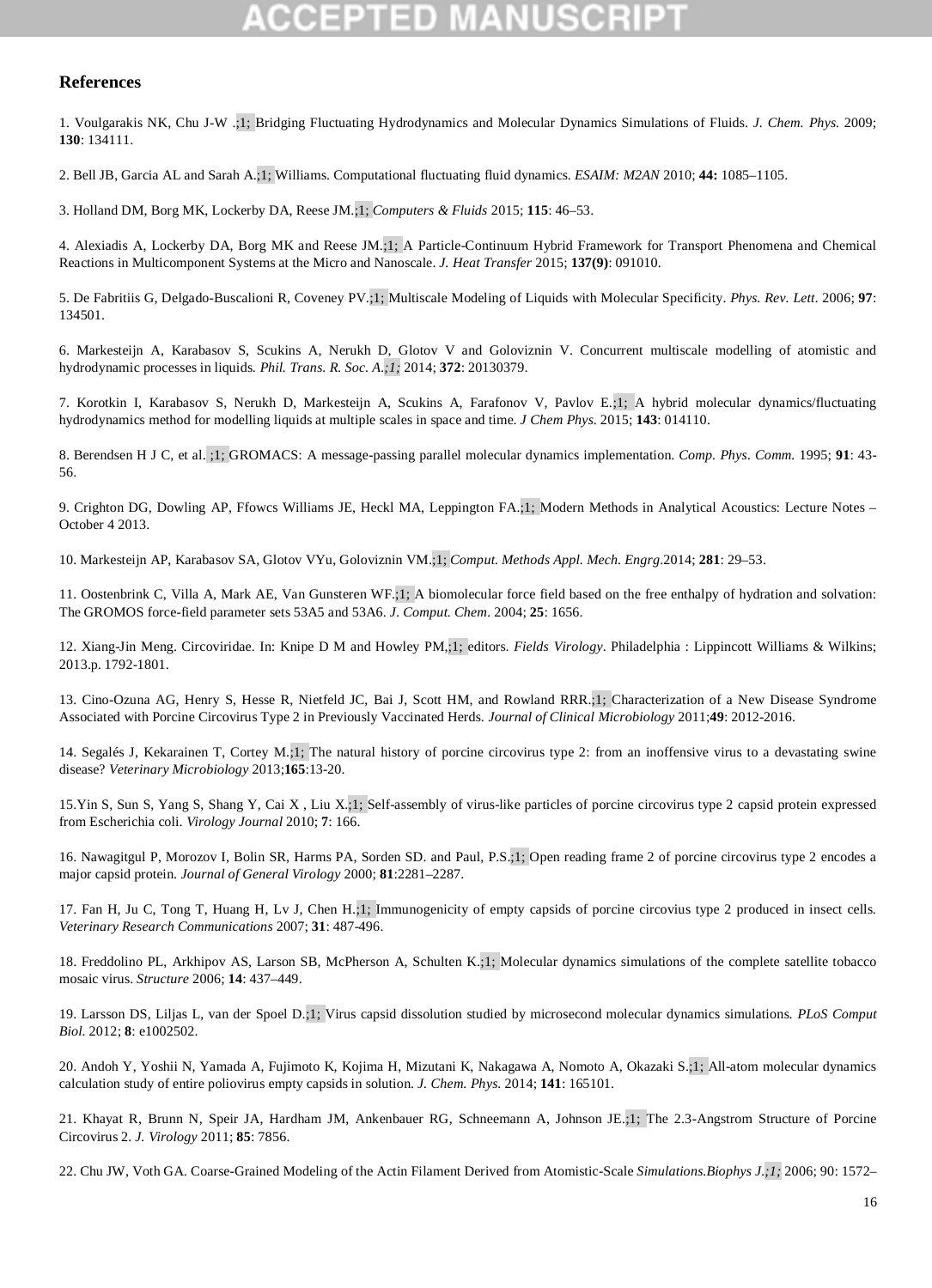#### 1582.

23. Baig T, Sheikh H, Tripathi PK.;1; In-Silico Studies of Oncogene Protein with Anti-Cancer Drugs. *Global Journal of Biotechnology & Biochemistry*. 2014; **9**: 65-75.

24. Freddolino PL, Arkhipov AS, Larson SB, McPherson A, Schulten K.;1; Molecular dynamics simulations of the complete satellite tobacco mosaic virus. *Structure*. 2006; **14**: 437–449.

25. Markesteijn AP, Karabasov SA.;1; Time asynchronous relative dimension in space method for multi-scale problems in fluid dynamics. *Journal of Computational Physics* 2014; **258**: 137-164.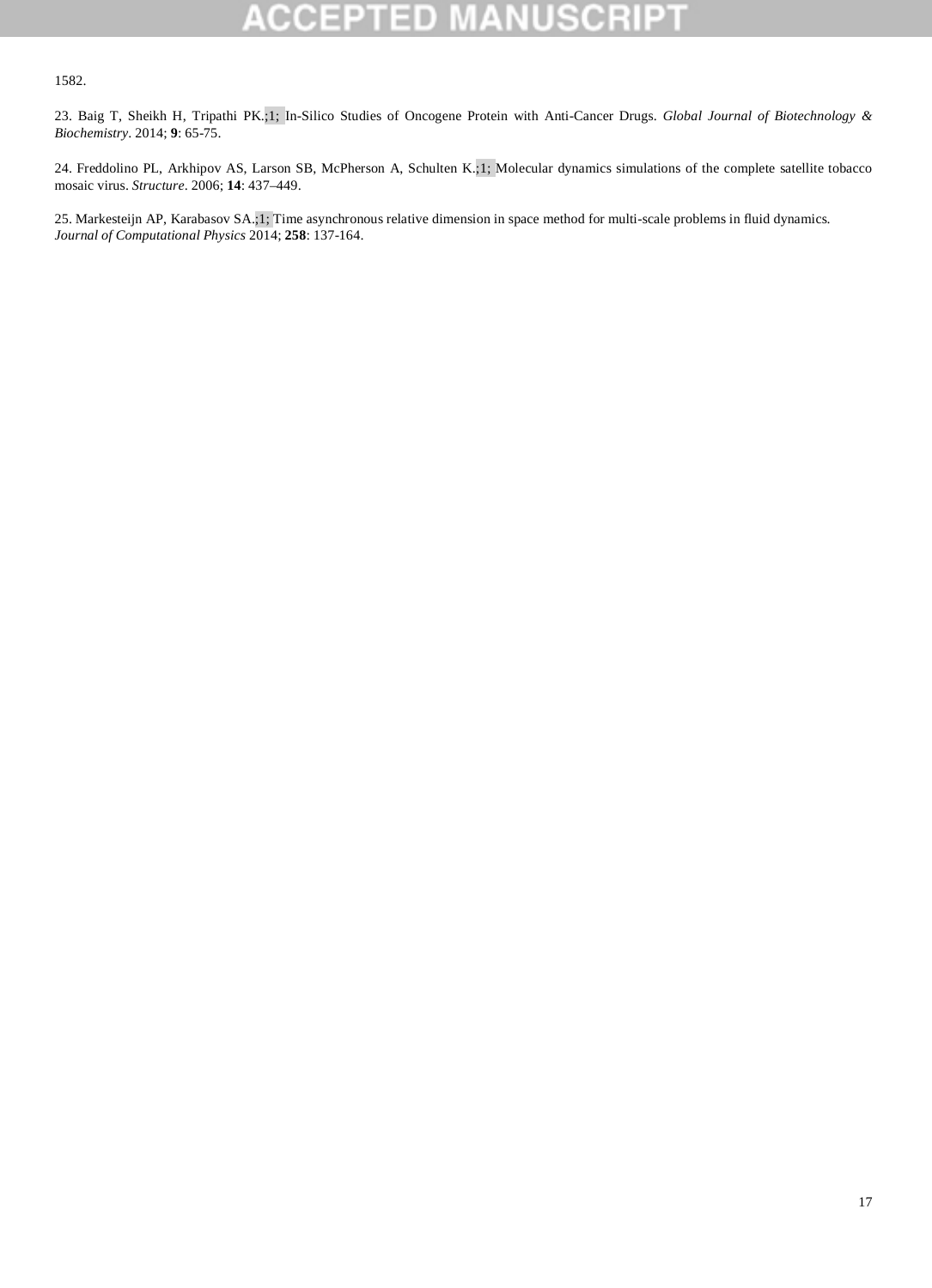#### **Figure Captions**

Fig. 1. A schematic representation of the hybrid simulation framework; because of the shape of the *s* function (bottom) purely MD particles on the right are gradually transformed into passive traces that follow the hydrodynamics flows on the left.

Fig. 2. Dialanine in hybrid MD/LL-FH water; the color of tracers gradually changes from blue (LL-FH region) through white (mixed MD/LL-FH region) to red (pure MD region).

Fig. 3. PCV2 capsid in hybrid LL-FH/MD water; the capsid is inside the pure MD region (white) that gradually changes through the intermediate LL-FH/MD region (grey) to the FH region (blue); the small cells have the size of 1 nm that approximately corresponds to the FH cell size.

Fig.4. Probability Density Function (PDF) distribution for mass (a) and x- component of the momentum (b); theoretical distributions in each case are shown as solid black line.

Fig. 5. The computed MSD(*t*) function for the peptide-in-water diffusion problem for the hybrid LL-FH/MD simulation (solid line) and in pure MD simulation (dashed line).

Fig. 6. PCV2 capsid initial configuration from the experimental X-ray data.

Fig. 7. PCV2 capsid is unstable in pure MD.

Fig. 8. PCV2 capsid is stable for the hybrid LL-FH/MD simulation: A is initial virus shape after the equilibration corresponding to the experimental structure; B is the simulated structure from hybrid LL-FH/MD; C is the comparison of A and B (blue - simulation, red – initial virus structure after the equilibration).

Fig.9. Running averages of the root mean square deviation (RMSD) of backbone atoms from their initial structure for pure MD calculation (a) and the hybrid LL-FH/MD simulation (b).